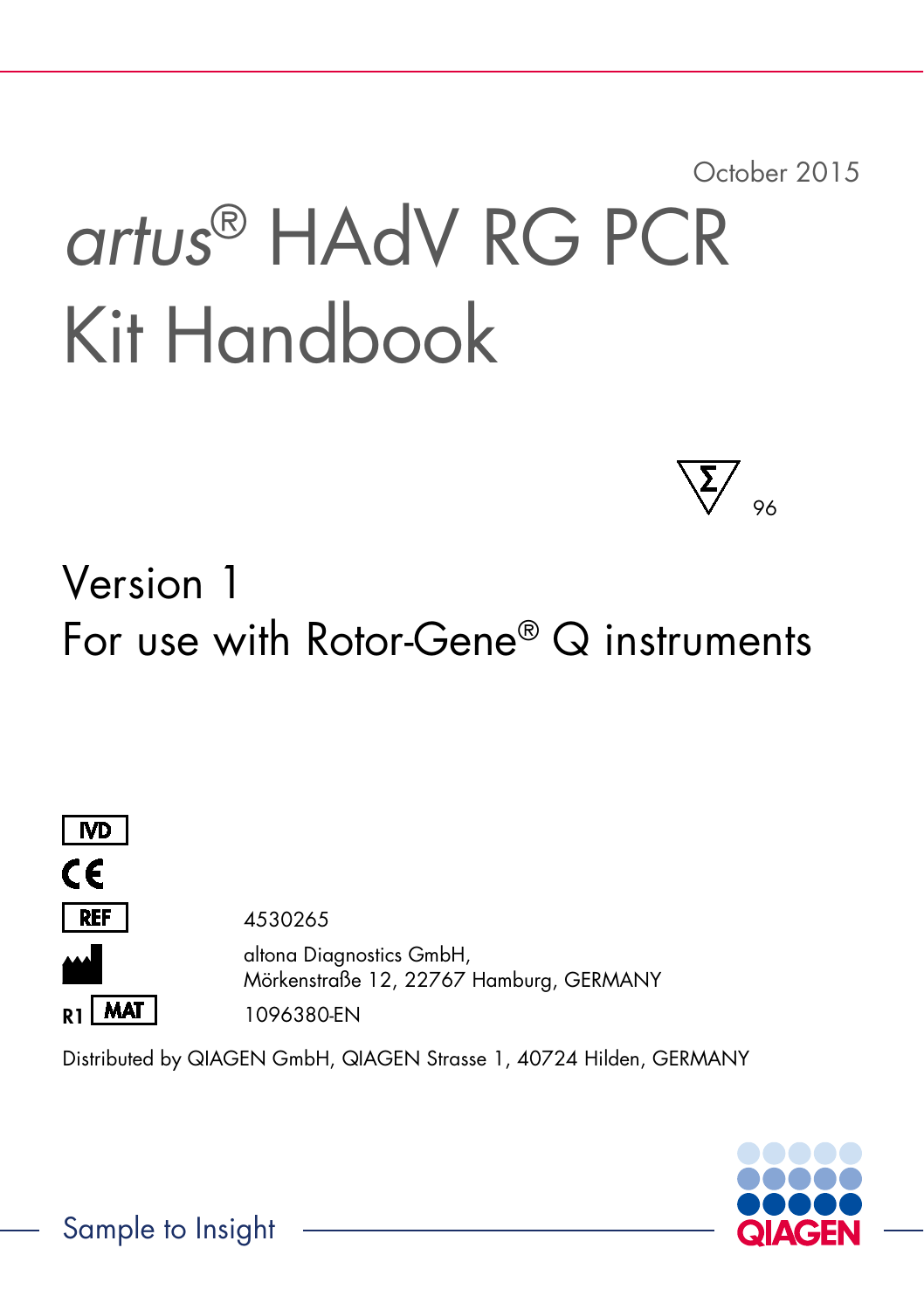# Contents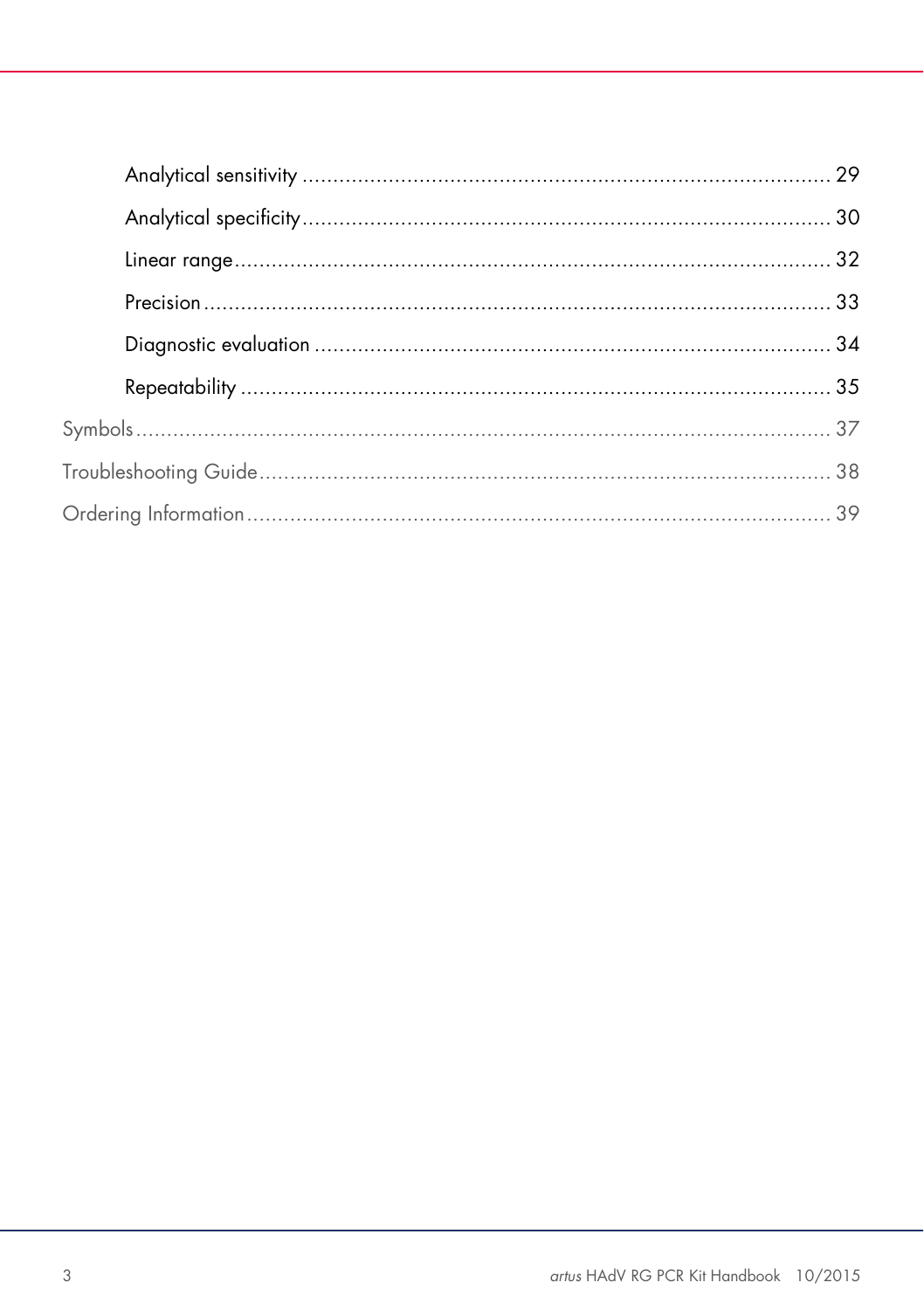# <span id="page-3-0"></span>Intended Use

The *artus*® HAdV RG PCR Kit (96) is an *in-vitro* diagnostic test, based on real-time PCR technology, for the detection and quantification of human adenovirus (HAdV) specific DNA.

# <span id="page-3-1"></span>Summary and Explanation

The *artus* HAdV RG PCR Kit constitutes a ready-to-use system for the detection of HAdVspecific DNA using real-time PCR on Rotor-Gene Q instruments. The assay includes a heterologous amplification system (Internal Control) to identify possible PCR inhibition and to confirm the integrity of the kit reagents.

### <span id="page-3-2"></span>Pathogen information

Human adenoviruses (HAdV), first isolated in the 1950s from explanted adenoid tissue, are double-stranded, non-enveloped DNA viruses of the family *Adenoviridae* and belong to the genus *Mastadenovirus*. They have worldwide distribution without a seasonal pattern of infection.

HAdV are classified into 7 species A–G. Species B is further subdivided into B1 and B2. At least 56 different serotypes (HAdV-1 to HAdV-56) have been described to date. Adenoviruses cause a broad range of illnesses including colds, pharyngitis, bronchitis, pneumonia, diarrhea, conjunctivitis (eye infection), fever, cystitis (bladder inflammation or infection), rash illness and neurologic disease.

The symptoms of the disease caused by an adenovirus species depend on the preferred tissue tropism of the virus. For example, respiratory disease is often caused by species B1, C or E, ocular disease by species B, D or E, gastroenteritis is known to be generally induced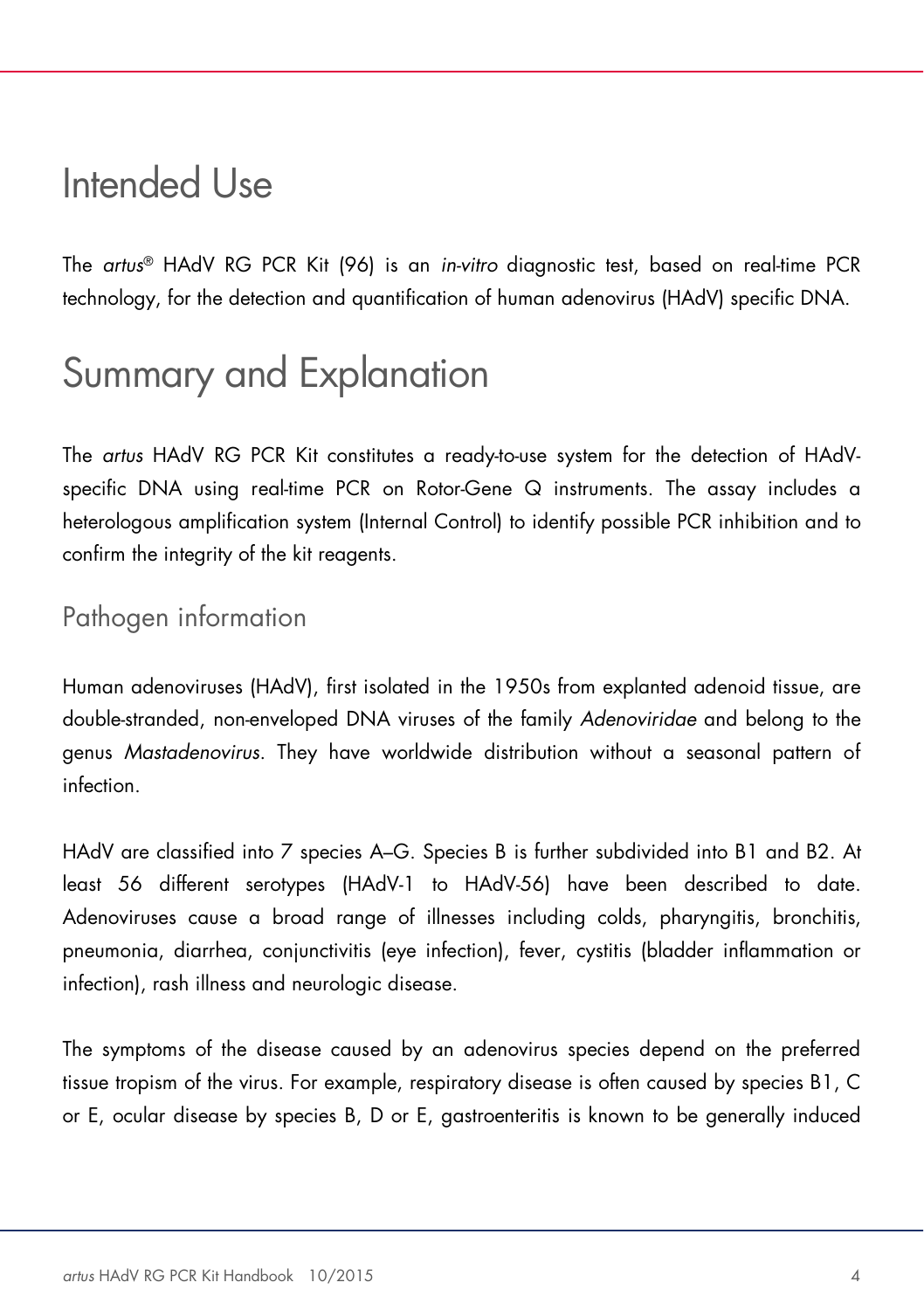by species A, F or G, whereas kidney and urinary tract infections are often associated with HAdV of the species B2.

Epidemiologic characteristics of the adenoviruses vary according to type. While some human adenoviruses are endemic in parts of the world and infection is usually acquired during childhood, other types cause sporadic infection and occasional outbreaks. All HAdV are transmitted by direct contact, fecal-oral transmission and occasionally waterborne transmission.

While the majority of HAdV infections are self-limited, serious pneumonias have occurred sporadically in otherwise healthy persons. Additionally, some types can establish persistent asymptomatic infections in tonsils, adenoids and intestines of infected hosts, and shedding can occur for months or years. Reactivation of latent infections in immunocompromised hosts, such as transplant recipients, can result in a life-threatening disseminated disease.

HAdV are very resistant to different environmental conditions and highly contagious, thus nosocomial outbreaks of adenovirus-associated disease, such as epidemic keratoconjunctivitis, can occur easily if the good infection-control and hygiene practices are not followed carefully. In some countries mandatory reporting at the local level of government is obligatory for some cases of HAdV outbreaks.

# <span id="page-4-0"></span>Principle of the Procedure

The HAdV RG Master A and HAdV RG Master B contain reagents and enzymes for the specific amplification of target regions within the HAdV genome and for the direct detection of the specific amplicon in the fluorescence channel Cycling Green of Rotor-Gene Q instruments.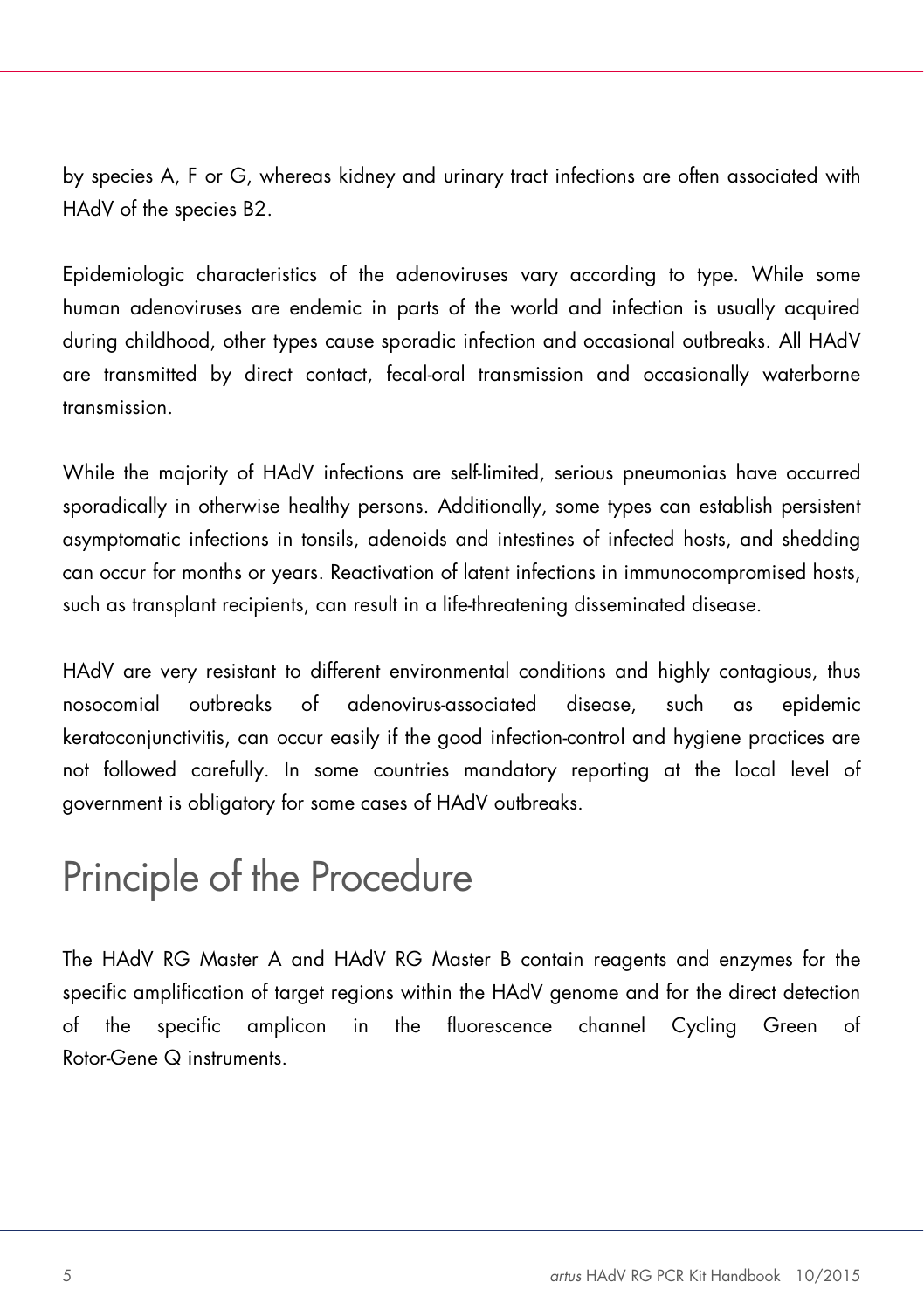In addition, the *artus* HAdV RG PCR Kit contains a heterologous amplification system to identify potential failures during the assay process. This is detected as an Internal Control (IC) in fluorescence channel Cycling Yellow of Rotor-Gene Q instruments.

Probes specific for HAdV DNA are labeled with the fluorophore FAM™. The probe specific for the Internal Control (IC) is labeled with the fluorophore JOE™. The use of probes labeled with spectrally distinguishable fluorophores enables simultaneous detection and quantification of HAdV DNA as well as detection of the Internal Control in the corresponding channels of the Rotor-Gene Q instrument.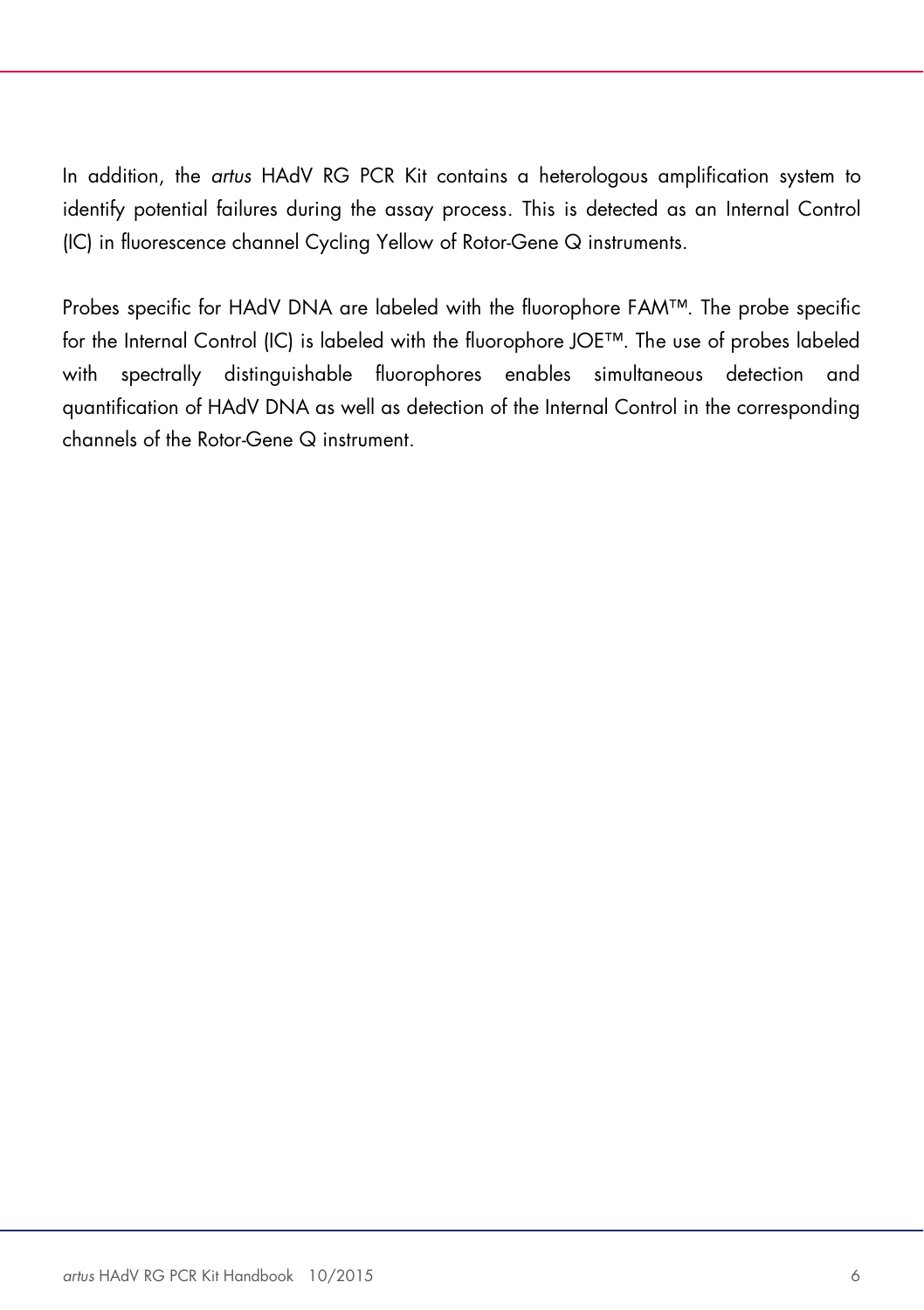# <span id="page-6-0"></span>Materials Provided

### <span id="page-6-1"></span>Kit contents

| artus HAdV RG PCR Kit      |                         | (96)               |
|----------------------------|-------------------------|--------------------|
| Catalog number             |                         | 4530265            |
| <b>Number of reactions</b> |                         | 96                 |
| Blue                       | HAdV RG Master A        | $8 \times 60$ µ    |
| Purple                     | <b>HAdV RG Master B</b> | $8 \times 180$ pl  |
| Green                      | <b>HAdV RG IC</b>       | $1 \times 1000$ µl |
| Red                        | HAdV QS*                | $4 \times 250$ µl  |
| White                      | $H_2O$                  | $1 \times 500$ µ   |
|                            | Handbook                |                    |

\*The *artus* HAdV RG PCR Kit contains 4 Quantification Standards (QS1–QS4).

# <span id="page-6-2"></span>Materials Required but Not Provided

Prior to use, ensure that instruments have been checked and calibrated according to the manufacturer's recommendations.

#### Reagents

 QIAamp DNA Mini Kit (QIAGEN cat. no. 51304 or 51306; see ["DNA extraction"](#page-10-1), page [11\)](#page-10-1)

#### Consumables

 0.1 ml Strip Tubes and Caps, for use with 72-well rotor (QIAGEN, cat. no. 981103 or 981106)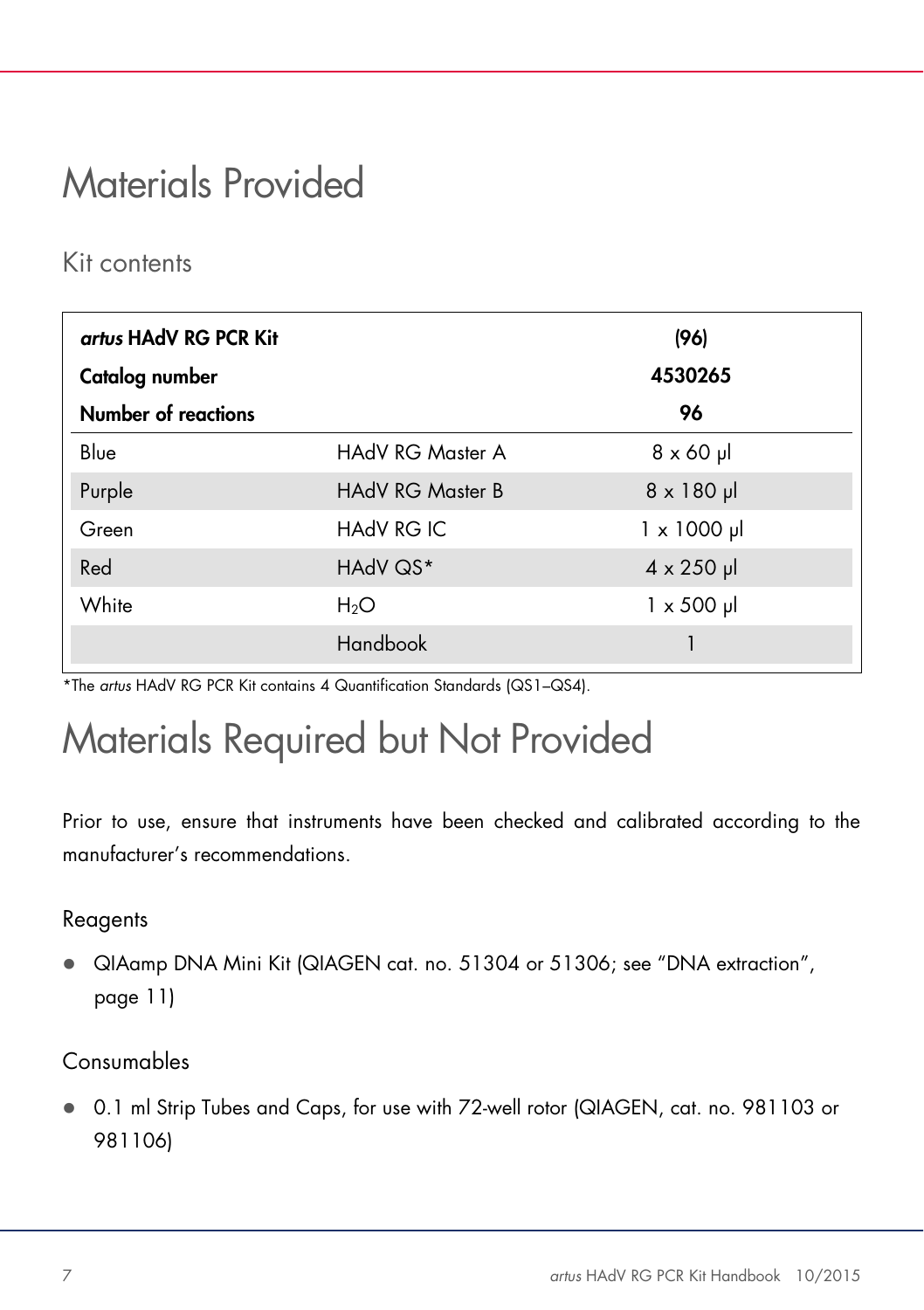- Nuclease-free, low DNA-binding microcentrifuge tubes for preparing master mixes
- Nuclease-free pipet tips with aerosol barriers

#### Equipment

- Rotor-Gene Q MDx 5plex, Rotor-Gene Q 5plex or Rotor-Gene Q 6plex instrument
- Rotor-Gene Q software version 2.3.1 or higher
- $\bullet$  Loading Block 72 x 0.1 ml Tubes, aluminum block for manual reaction setup (QIAGEN, cat. no. 9018901)
- Dedicated adjustable pipets for sample preparation
- Dedicated adjustable pipets for PCR master mix preparation
- Dedicated adjustable pipets for dispensing template DNA
- Vortex mixer
- Benchtop centrifuge with rotor for 2 ml reaction tubes

# <span id="page-7-0"></span>Warnings and Precautions

For in vitro diagnostic use.

Read all instructions carefully before using the test.

### <span id="page-7-1"></span>Warnings

When working with chemicals, always wear a suitable lab coat, disposable gloves and protective goggles.

### <span id="page-7-2"></span>**Precautions**

 Use of this product is limited to personnel specially instructed and trained in the techniques of real-time PCR and in vitro diagnostic procedures.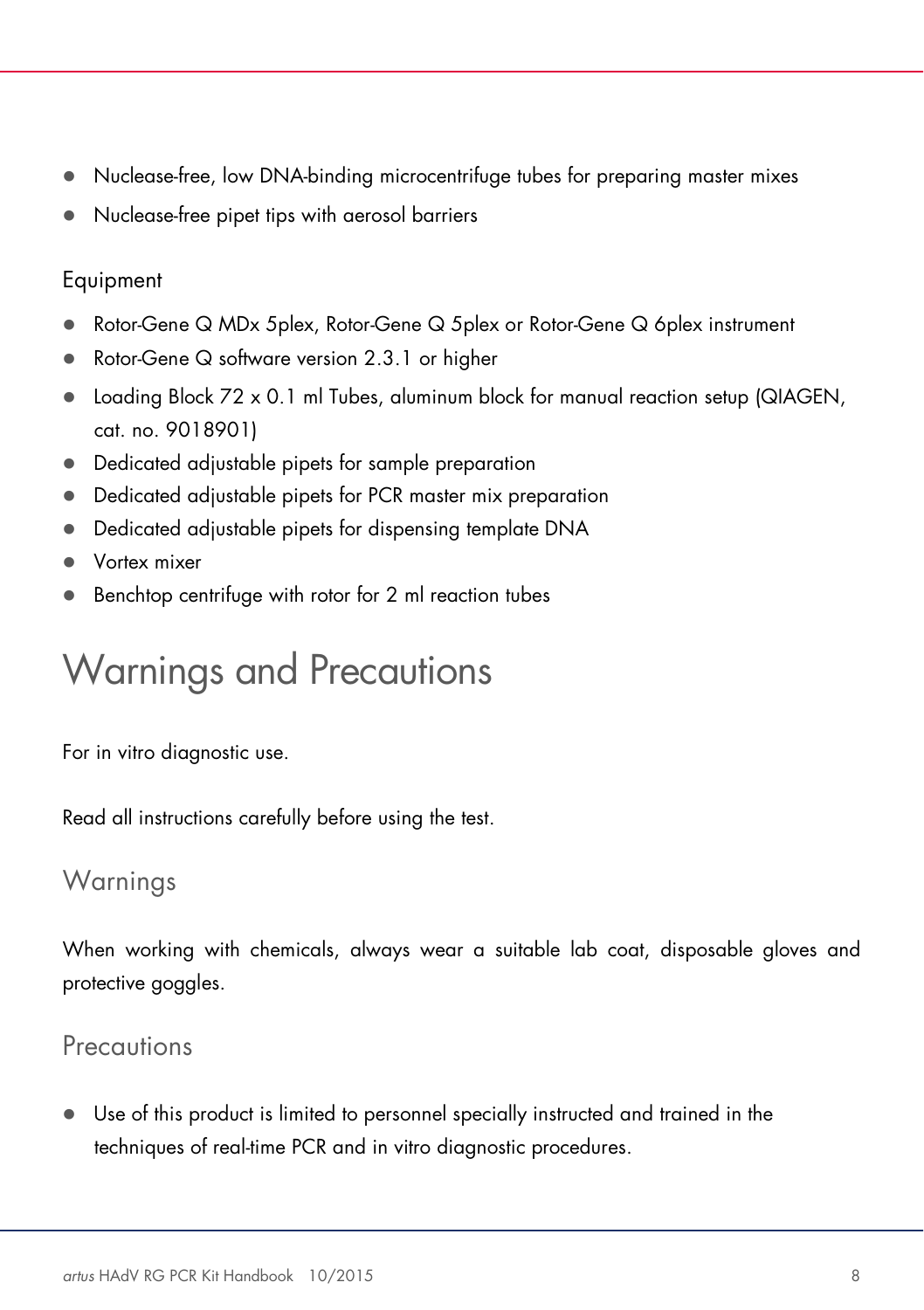- $\bullet$  Specimens should always be treated as infectious and/or biohazardous in accordance with safe laboratory procedures.
- Wear protective disposable powder-free gloves, a laboratory coat and eye protection when handling specimens.
- Avoid microbial and nuclease (DNase/RNase) contamination of the specimen and the components of the kit.
- Always use DNase/RNase-free disposable pipet tips with aerosol barriers.
- Always wear protective disposable powder-free gloves when handling kit components.
- Use separated and segregated working areas for specimen preparation, reaction setup and amplification/detection activities. The workflow in the laboratory should proceed in a unidirectional manner. Always wear disposable gloves in each area, and change them before entering different areas.
- Dedicate supplies and equipment to the separate working areas and do not move them from one area to another.
- Store positive and/or potentially positive material separate from all other components of the kit.
- Do not open the reaction tubes/plates post amplification to avoid contamination with amplicons.
- Additional controls may be tested according to guidelines or requirements of local, state and/or federal regulations or accrediting organizations.
- Do not use components of the kit that have passed their expiration date.
- Discard sample and assay waste according to your local safety regulations.

# <span id="page-8-0"></span>Reagent Storage and Handling

### <span id="page-8-1"></span>Kit components

The *artus* HAdV RG PCR Kit is shipped on dry ice. The components of the kit should arrive frozen. If one or more components are not frozen upon receipt, or if tubes have been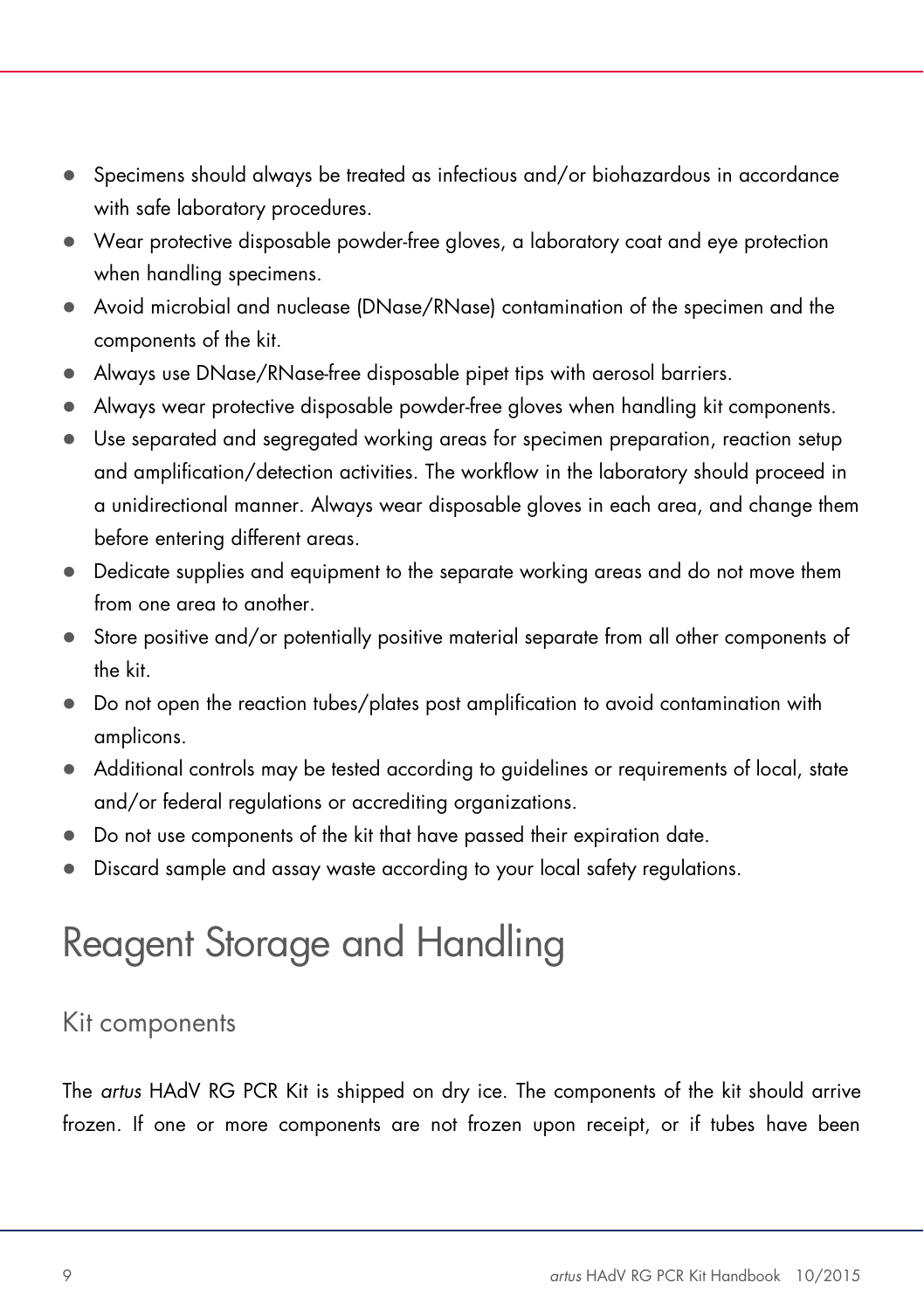compromised during shipment, contact QIAGEN Technical Services for assistance. Upon receipt, store all kit components at –30°C to –15°C.

Avoid thawing and freezing Master reagents (more than two times) as this may reduce assay performance. Freeze the reagents in aliquots if they are to be used intermittently. Do not store reagents at 4°C for longer than 2 hours. Protect HAdV RG Master A and HAdV RG Master B from light.

The *artus* HAdV RG PCR Kit includes:

- Two Master reagents (HAdV RG Master A and HAdV RG Master B)
- Template Internal Control (HAdV RG IC)
- Four Quantification Standards (HAdV QS1–4)
- $\bullet$  PCR-arade water (H<sub>2</sub>O)

HAdV RG Master A and HAdV RG Master B reagents contain all components (buffer, enzymes, primers and probes) for amplification and detection of HAdV-specific DNA and the Internal Control in a single reaction.

The Quantification Standards contain standardized concentrations of HAdV-specific DNA. These can be used individually as positive controls or together to generate a standard curve, which can be used to determine the concentration of HAdV-specific DNA in the sample. The concentrations of the Quantification Standards are shown in Table 1.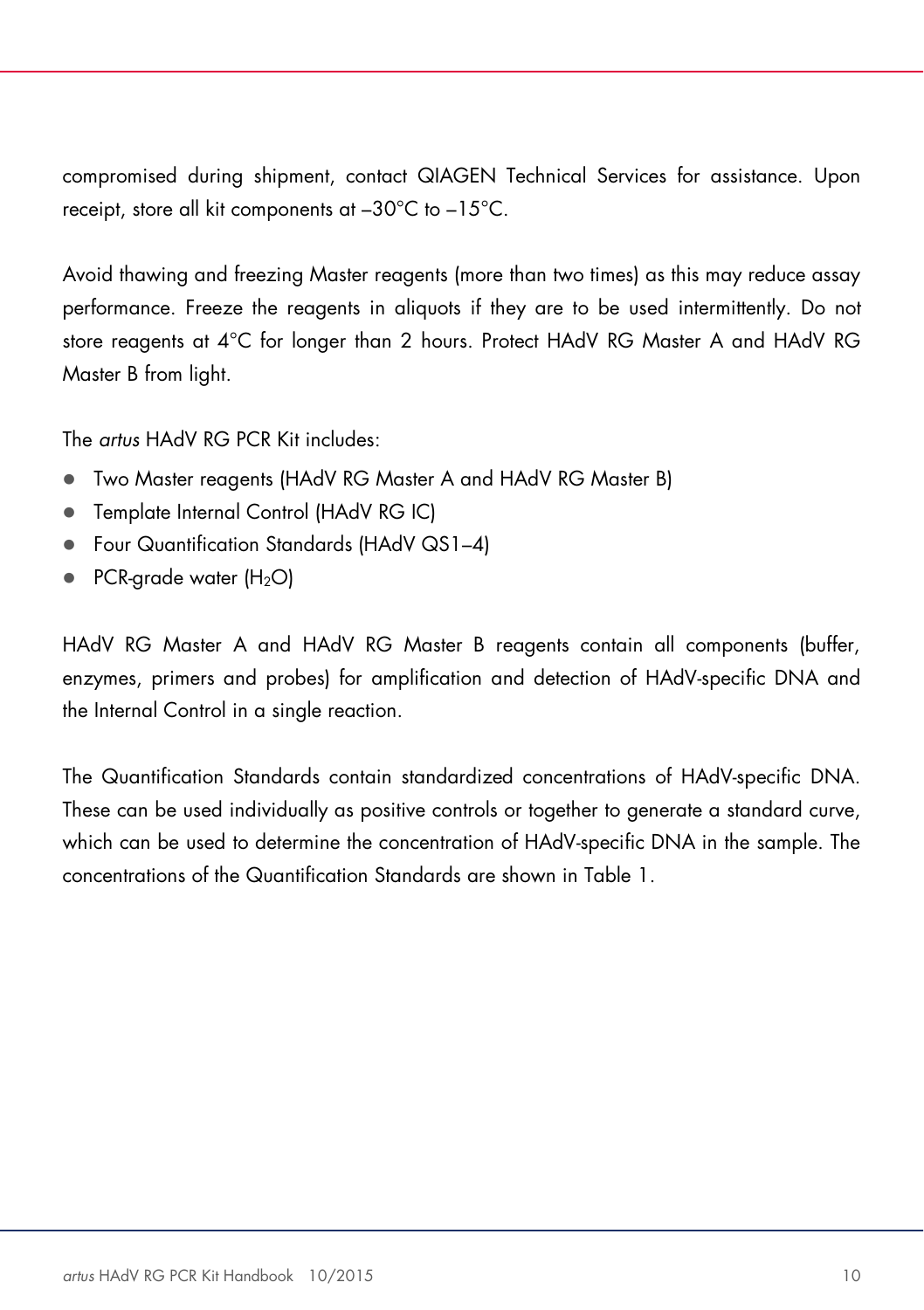| <b>Quantification Standard</b> | Concentration (copies/µl) |
|--------------------------------|---------------------------|
| QS1                            | 10,000                    |
| $\overline{\mathsf{Q}}$        | 1000                      |
| QS3                            | 100                       |
| $\overline{\mathsf{Q}}$ S4     | 10                        |

#### Table 1. Concentration of Quantification Standards

## <span id="page-10-0"></span>Procedure

### <span id="page-10-1"></span>DNA extraction

HAdV-specific target sequences are amplified from DNA. As assay performance is dependent on the quality of the template DNA, make sure to use a sample preparation kit that yields DNA suitable for use in downstream PCR.

The QIAamp DNA Mini Kit (QIAGEN, cat. no. 51304 or 51306) is recommended for DNA purification for use with the *artus* HAdV RG PCR Kit. Carry out DNA purification according to the instructions in *QIAamp DNA Mini Handbook*.

As the wash buffers in the QIAamp DNA Mini Kit contain ethanol, carry out an additional centrifugation step prior to elution. Place the QIAamp Mini spin column in a new 2 ml collection tube and discard the old collection tube with the filtrate. Centrifuge for 10 minutes at approximately  $17,000 \times g$  ( $\sim 13,000$  rpm) in a benchtop centrifuge.

Important: The use of carrier RNA is crucial for extraction efficiency and stability of the extracted nucleic acid.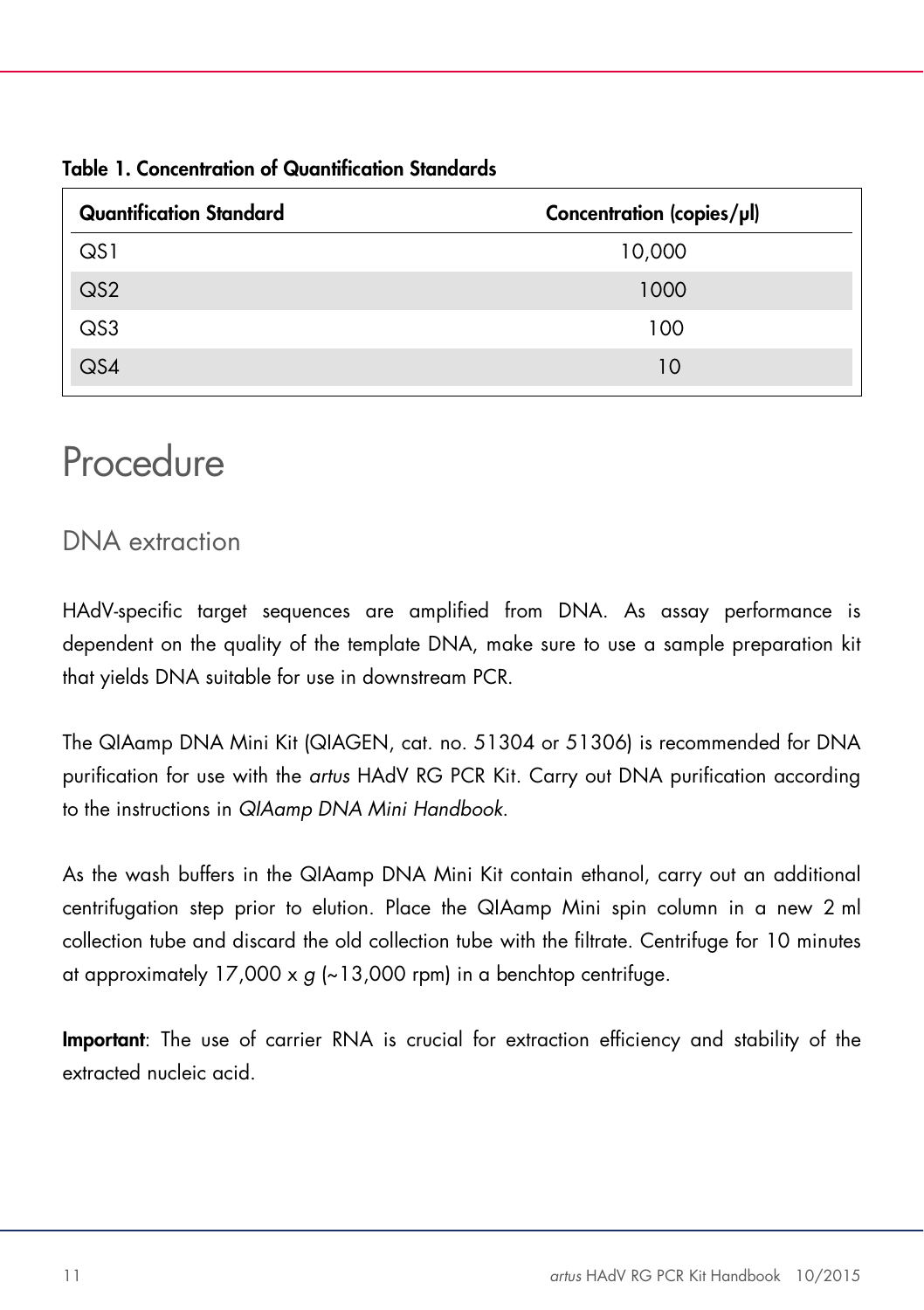Important: Ethanol is a strong inhibitor in real-time PCR. If your sample preparation kit uses wash buffers containing ethanol, make sure to remove all traces of ethanol prior to elution of the nucleic acid.

#### <span id="page-11-0"></span>Internal Control

The *artus* HAdV RG PCR Kit contains a heterologous Internal Control, which can either be used as a PCR inhibition control or as a control of the sample preparation procedure (nucleic acid extraction) and as a PCR inhibition control.

If the Internal Control is used as a PCR inhibition control, but not as a control for the sample preparation procedure, add the Internal Control directly to the mixture of HAdV RG Master A and HAdV RG Master B, as described in step 2b of the protocol (page [14\)](#page-13-0).

Regardless of which method/system is used for nucleic acid extraction, the Internal Control must not be added directly to the specimen. The Internal Control should always be added to the specimen/lysis buffer mixture. The volume of Internal Control to be added to the specimen/lysis buffer mixture depends only on the elution volume, and represents 10% of the elution volume. For example, when using the QIAamp DNA Mini Kit, the DNA is eluted in 60 μl Buffer AE. Therefore, add 6 μl Internal Control to the specimen/lysis buffer mixture of each sample.

Important: Do not add the Internal Control and the carrier RNA directly to the specimen.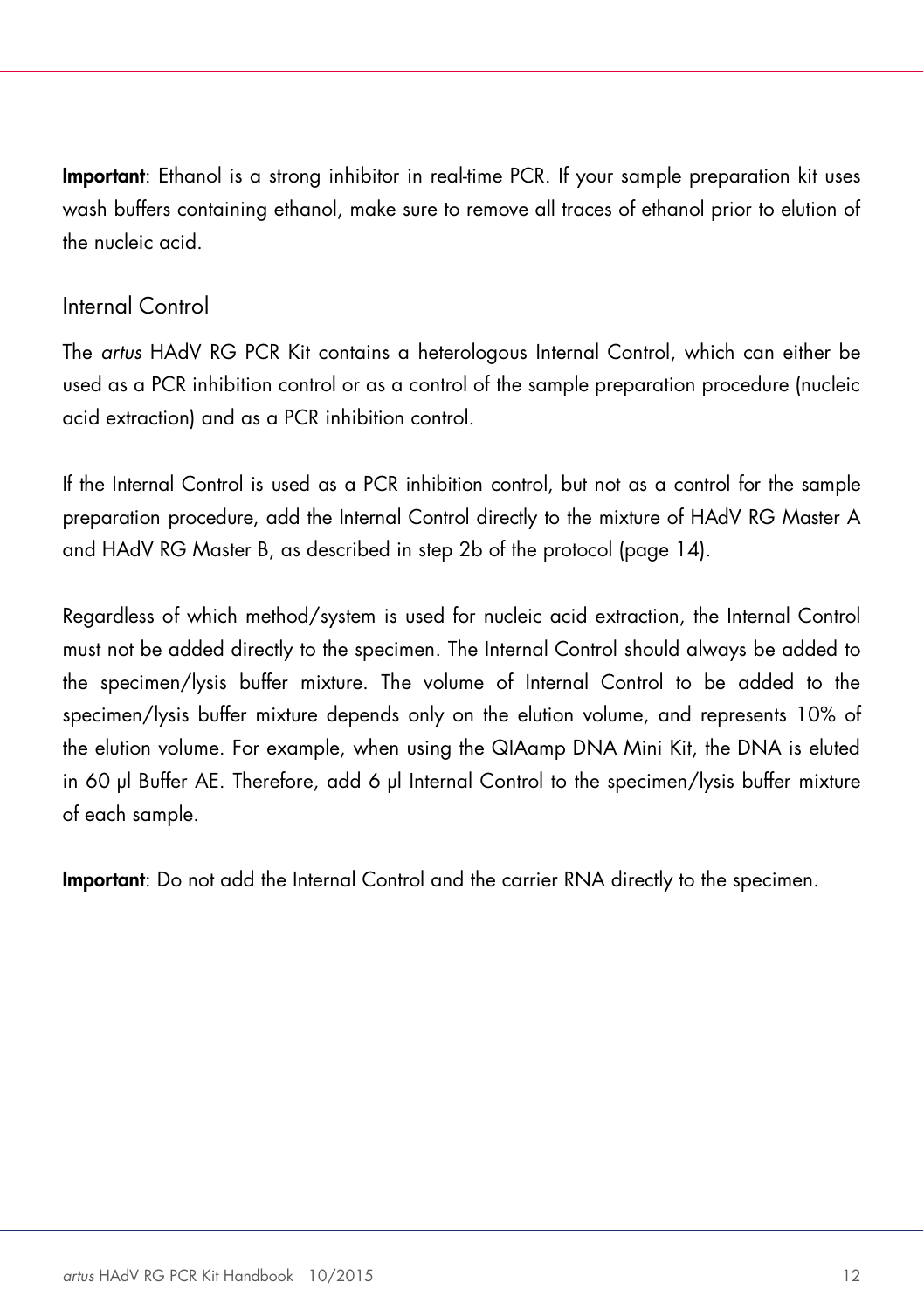### <span id="page-12-0"></span>Protocol: Detection of HAdV-specific DNA

#### Important points before starting

- Before beginning the procedure, read ["Precautions"](#page-7-2), page [8.](#page-7-2)
- Take time to familiarize yourself with the Rotor-Gene Q instrument before starting the protocol. See the instrument user manual.
- Make sure that at least one positive control and one negative control (PCR-grade water) are included per PCR run.

#### Things to do before starting

- Make sure that the cooling block (accessory of the Rotor-Gene Q instrument) is precooled to 2–8°C.
- Before each use, all reagents need to be thawed completely, mixed (by repeated up and down pipetting or by quick vortexing) and centrifuged briefly.

#### Procedure

- 1. Place the desired number of PCR tubes into the adapters of the cooling block.
- 2. If you are using the Internal Control to monitor the DNA isolation procedure and to check for possible PCR inhibition, follow step 2a. If you are using the Internal Control exclusively to check for PCR inhibition, follow step 2b.

Use the Internal Control according to step 2b for all samples, controls and Quantification Standards to be analyzed.

2a. The Internal Control has already been added to the isolation (see ["Internal](#page-11-0)  [Control"](#page-11-0), page [12\)](#page-11-0). In this case, prepare a master mix according to Table 2. The reaction mix typically contains all of the components needed for PCR, except the

sample.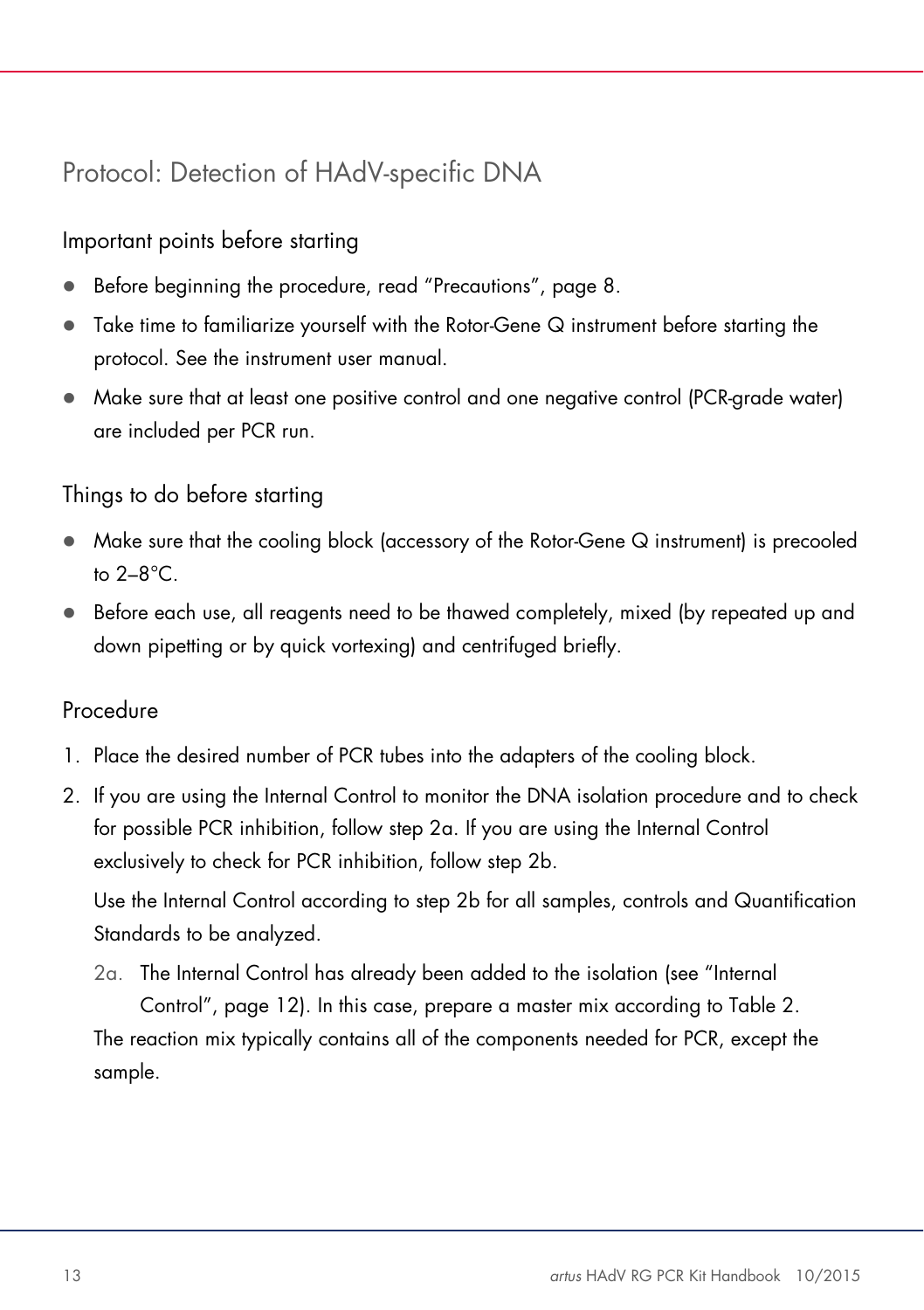Table 2. Preparation of master mix (Internal Control used to monitor DNA isolation and check for PCR inhibition)

| Component               | l reaction | 12 reactions |
|-------------------------|------------|--------------|
| <b>HAdV RG Master A</b> | $5 \mu$    | $60$ pl      |
| <b>HAdV RG Master B</b> | $15 \mu$   | $180 \mu$    |
| <b>Total volume</b>     | $20$ pl    | $240$ µ      |

<span id="page-13-0"></span>2b. The Internal Control must be added directly to the mixture of HAdV RG Master A and HAdV Master B. In this case, prepare a master mix according to Table 3. The reaction mix contains all of the components needed for PCR, except the sample.

Table 3. Preparation of master mix (Internal Control used exclusively to check for PCR inhibition)

| Component               | 1 reaction | 12 reactions |
|-------------------------|------------|--------------|
| <b>HAdV RG Master A</b> | $5 \mu$    | $60$ pl      |
| <b>HAdV RG Master B</b> | $15 \mu$   | $180$ $\mu$  |
| HAdV RG IC              | ار 1       | ار 12        |
| <b>Total volume</b>     | $21$ µ     | $252$ µ      |

\* The volume increase caused by adding the Internal Control is neglected when preparing the PCR assay. The sensitivity of the detection system is not impaired.

3. Pipet 20 μl of the master mix into each PCR tube. Then add 10 μl of the eluted sample DNA and mix well by pipetting repeatedly up and down. Correspondingly, add 10 μl of a positive control or Quantification Standard or 10 μl water (PCR-grade water) as a negative control.

Make sure to have at least one positive control and one negative control per run. For quantification, use all 4 Quantification Standards (QS1–QS4).

4. Close the PCR tubes. Make sure that the locking ring (accessory of the Rotor-Gene Q instrument) is placed on top of the rotor.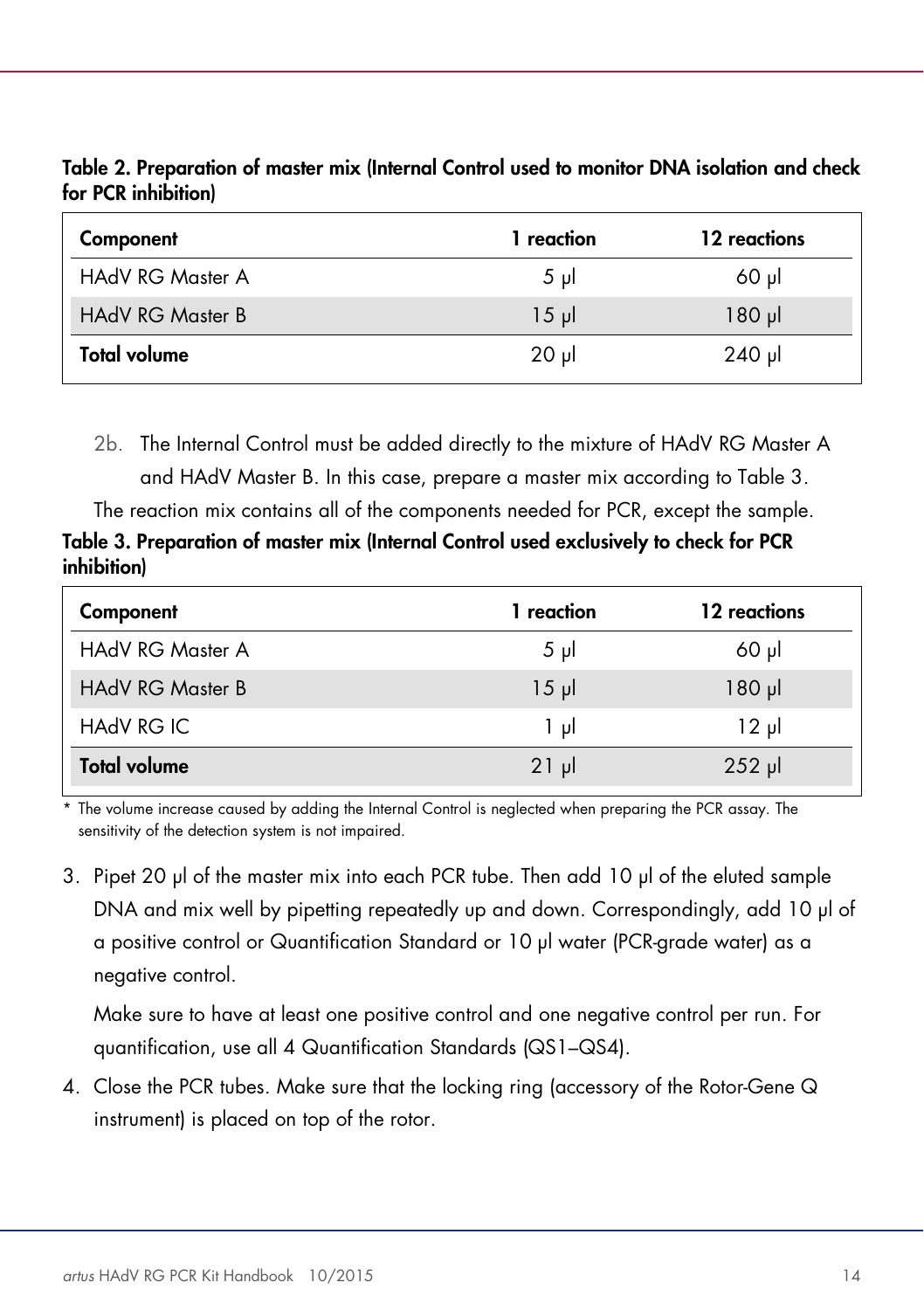5. For the detection of HAdV-specific DNA, create a temperature profile according to the following steps.

| Setting the general assay parameters           | Figures 1, 2, 3, 4 |
|------------------------------------------------|--------------------|
| Initial activation of the hot-start enzyme     | Figure 5           |
| <b>Amplification of the DNA</b>                | Figure 6           |
| Adjusting the fluorescence channel sensitivity | Figure 7           |
| Starting the run                               | Figure 8           |

All specifications refer to the Rotor-Gene Q software version 2.3.1, and higher. Please find further information on programming Rotor-Gene Q instruments in the instrument user manual. In the illustrations these settings are framed in bold black.

6. First, open the New Run Wizard dialog box with the Advanced version and select Two Step (Figure 1). Click Next to continue.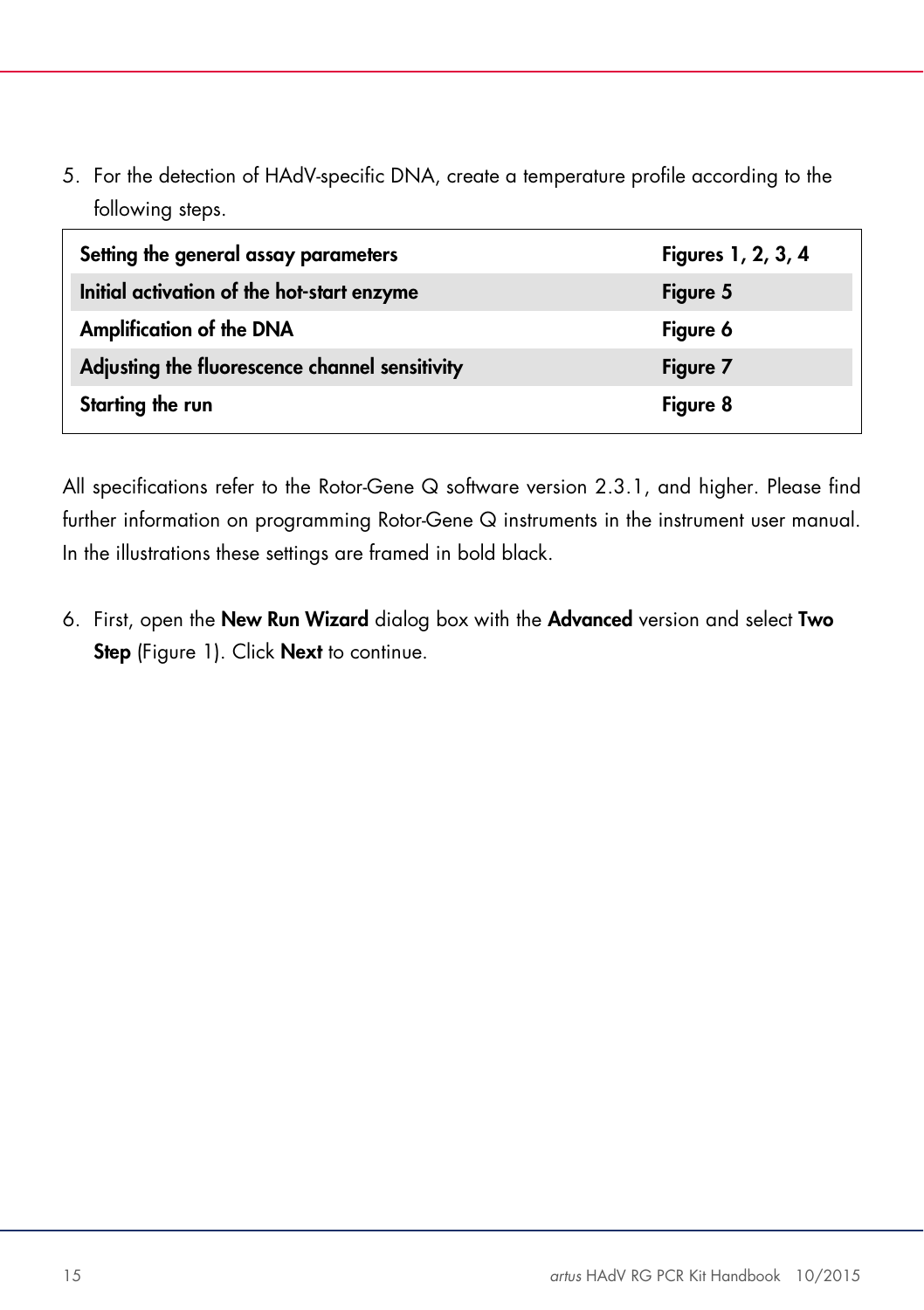

Figure 1. The New Run dialog box.

7. In the next New Run Wizard dialog box (Figure 2), check the Locking Ring Attached box and click Next.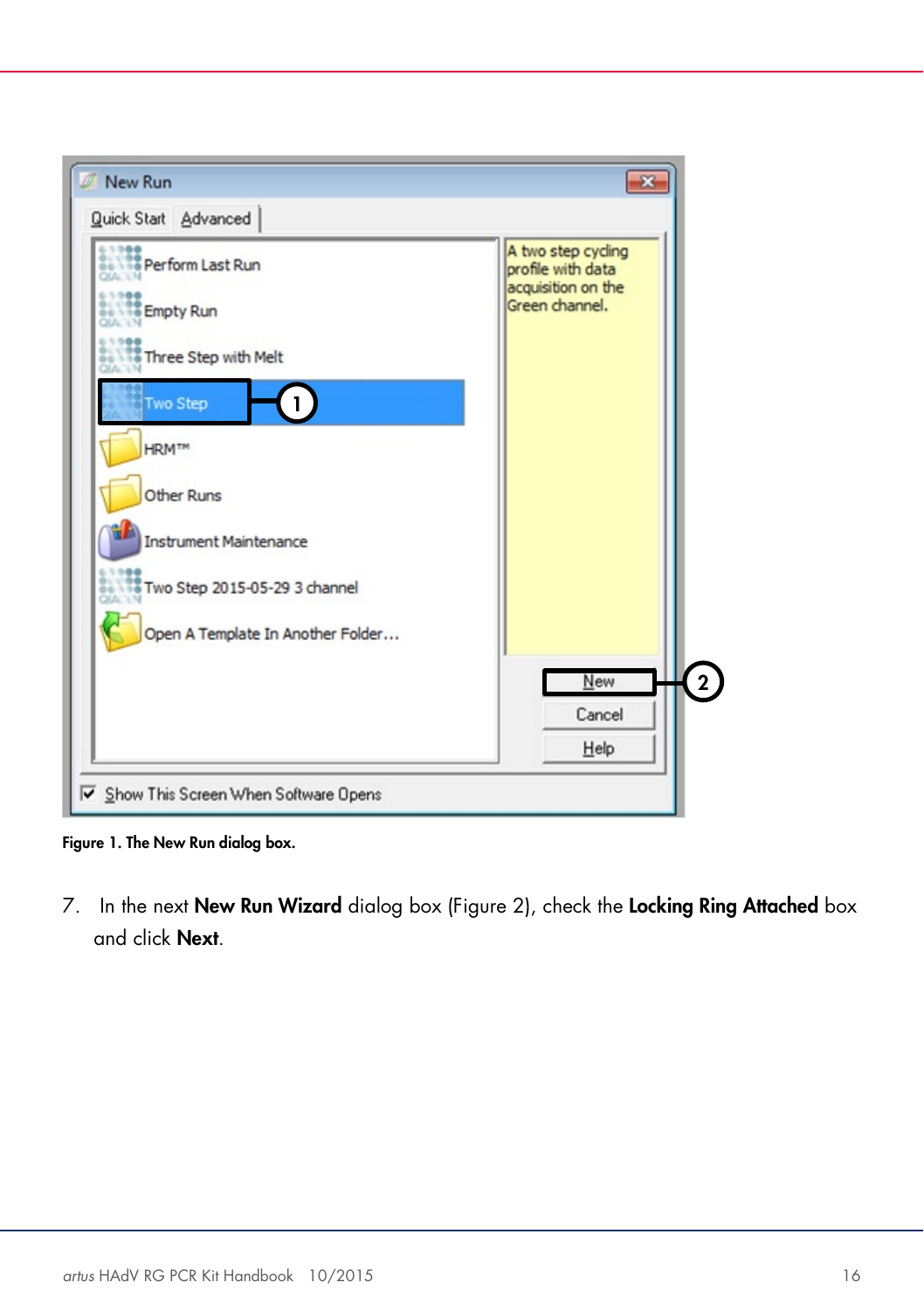

Figure 2. The New Run Wizard dialog box.

8. Select 30 for the PCR reaction volume and click Next (Figure 3).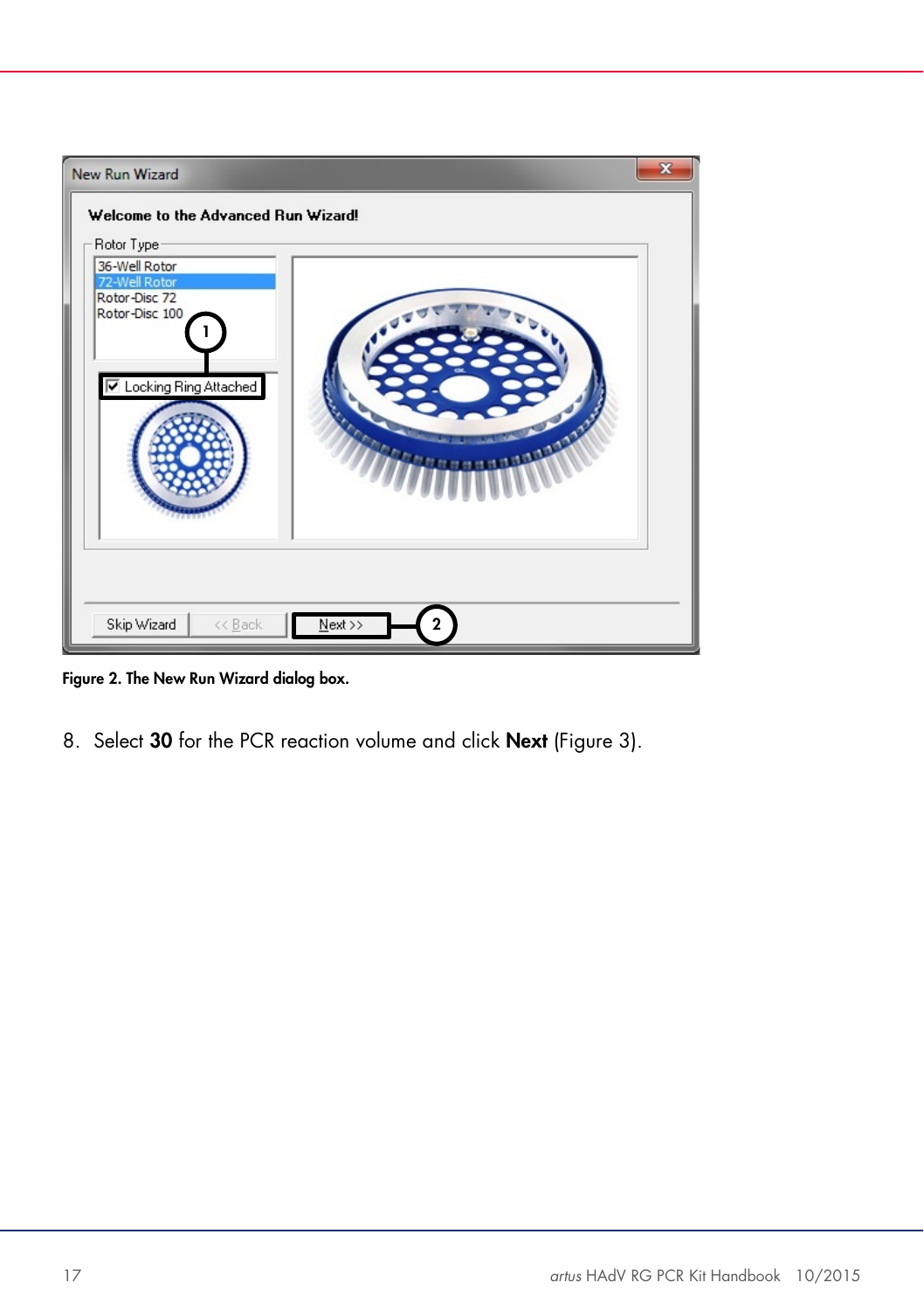| <b>New Run Wizard</b>                      |                                                                                                                                            |                                                                                                            |
|--------------------------------------------|--------------------------------------------------------------------------------------------------------------------------------------------|------------------------------------------------------------------------------------------------------------|
|                                            | This screen displays miscellaneous options for the run. Complete the fields,<br>clicking Next when you are ready to move to the next page. | This box displays<br>help on elements in<br>the wizard. For help                                           |
| Operator:                                  | <b>QIAGEN</b>                                                                                                                              | on an item, hover<br>your mouse over the                                                                   |
| Notes:                                     |                                                                                                                                            | item for help. You<br>can also click on a<br>combo box to display<br>help about its<br>available settings. |
| Reaction<br>Volume (µL):<br>Sample Layout: | 30<br>1, 2, 3                                                                                                                              |                                                                                                            |
| Skip Wizard                                | $<<$ Back<br>Next >>                                                                                                                       |                                                                                                            |

Figure 3. Setting the general assay parameters.

9. Click the Edit Profile button in the next New Run Wizard dialog box (Figure 4), and program the temperature profile as shown in Figures 5–6.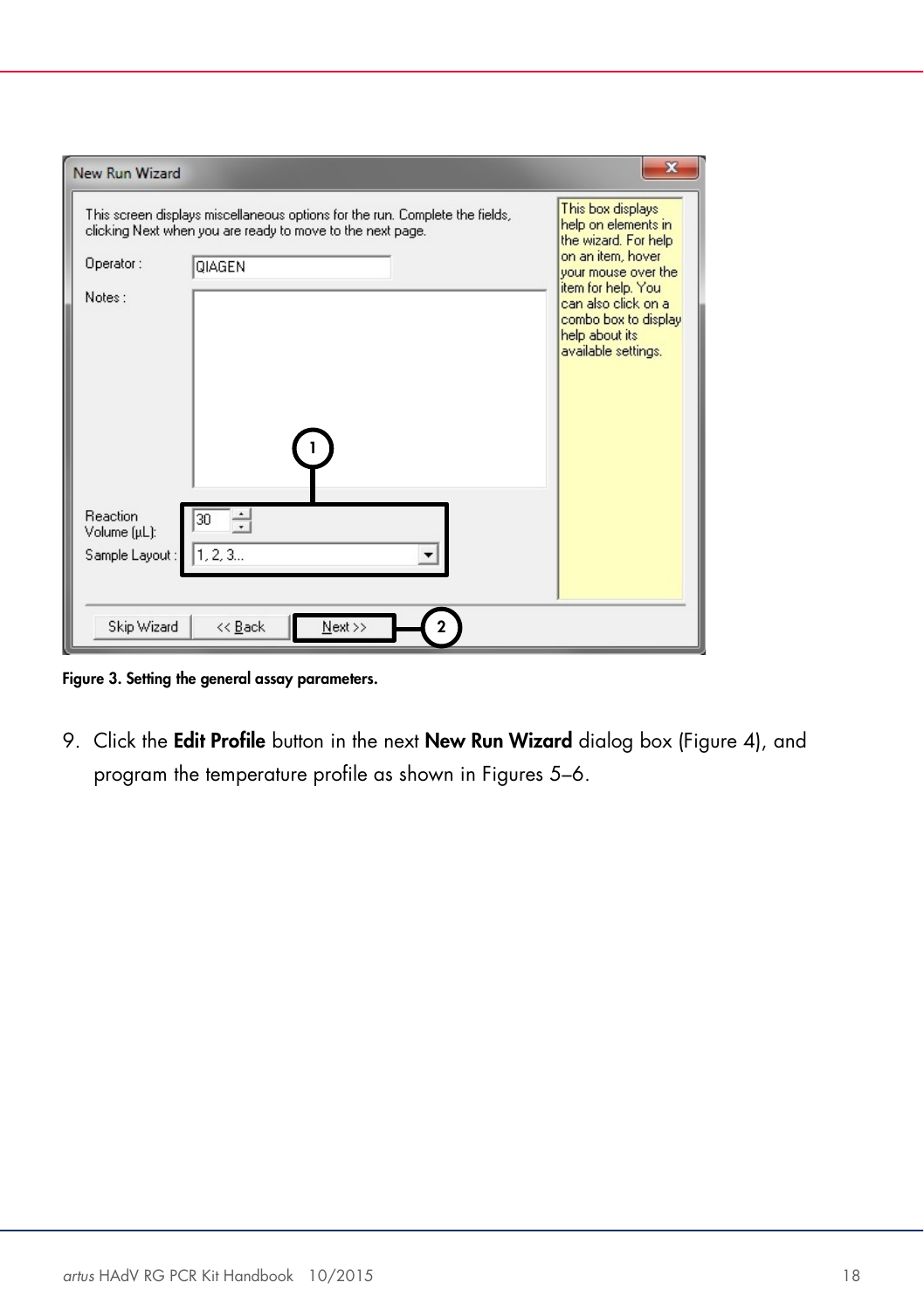

Figure 4. Editing the profile.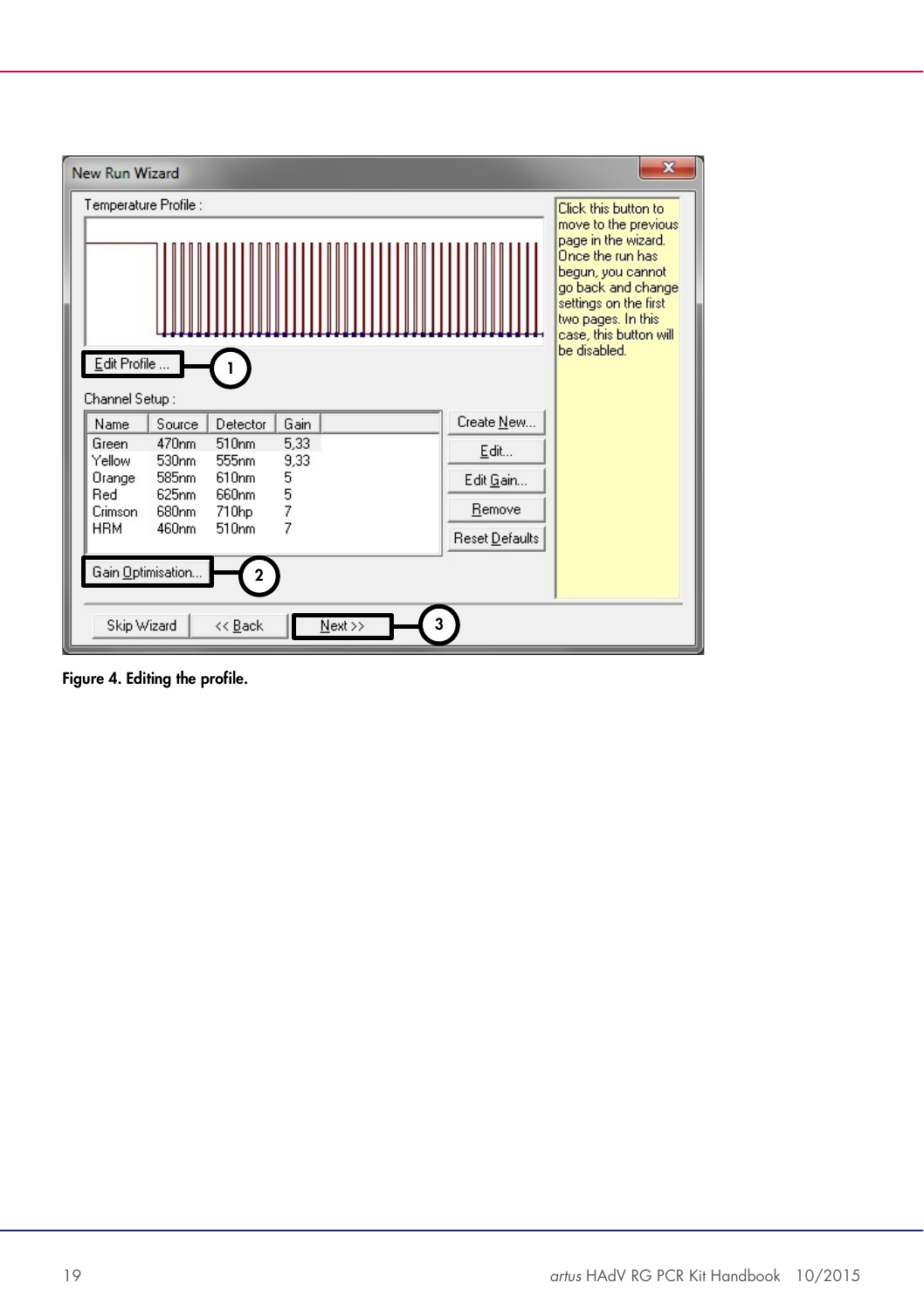

Figure 5. Initial activation of the hot-start enzyme.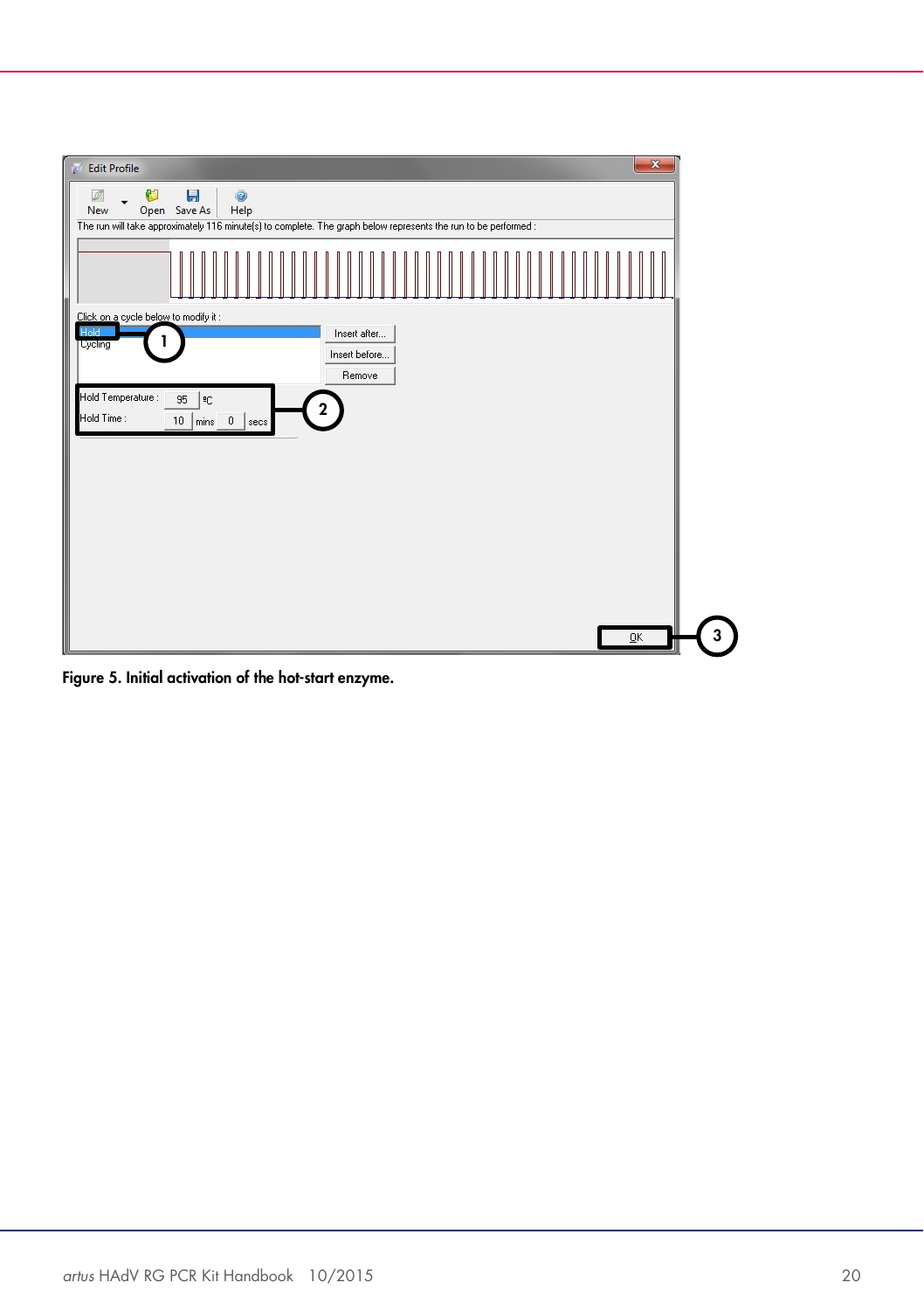![](_page_20_Figure_0.jpeg)

Figure 6. Amplification of the DNA.

10.The detection range of the fluorescence channels has to be determined according to the fluorescence intensities in the PCR tubes. Click Gain Optimisation in the New Run Wizard dialog box (see Figure 4, Step 2) to open the **Auto-Gain Optimisation Setup** dialog box (Figure 7). Check the Perform Optimisation Before 1st Acquisition Box (Figure 7). Make sure that both channels (Green and Yellow) are selected for **Auto-Gain Optimisation** (Figure 7). (Find channels in the drop down menu under Channel Settings and click Add.) Click Close of the Auto-Gain Optimisation Setup dialog box when the gain calibration is completed.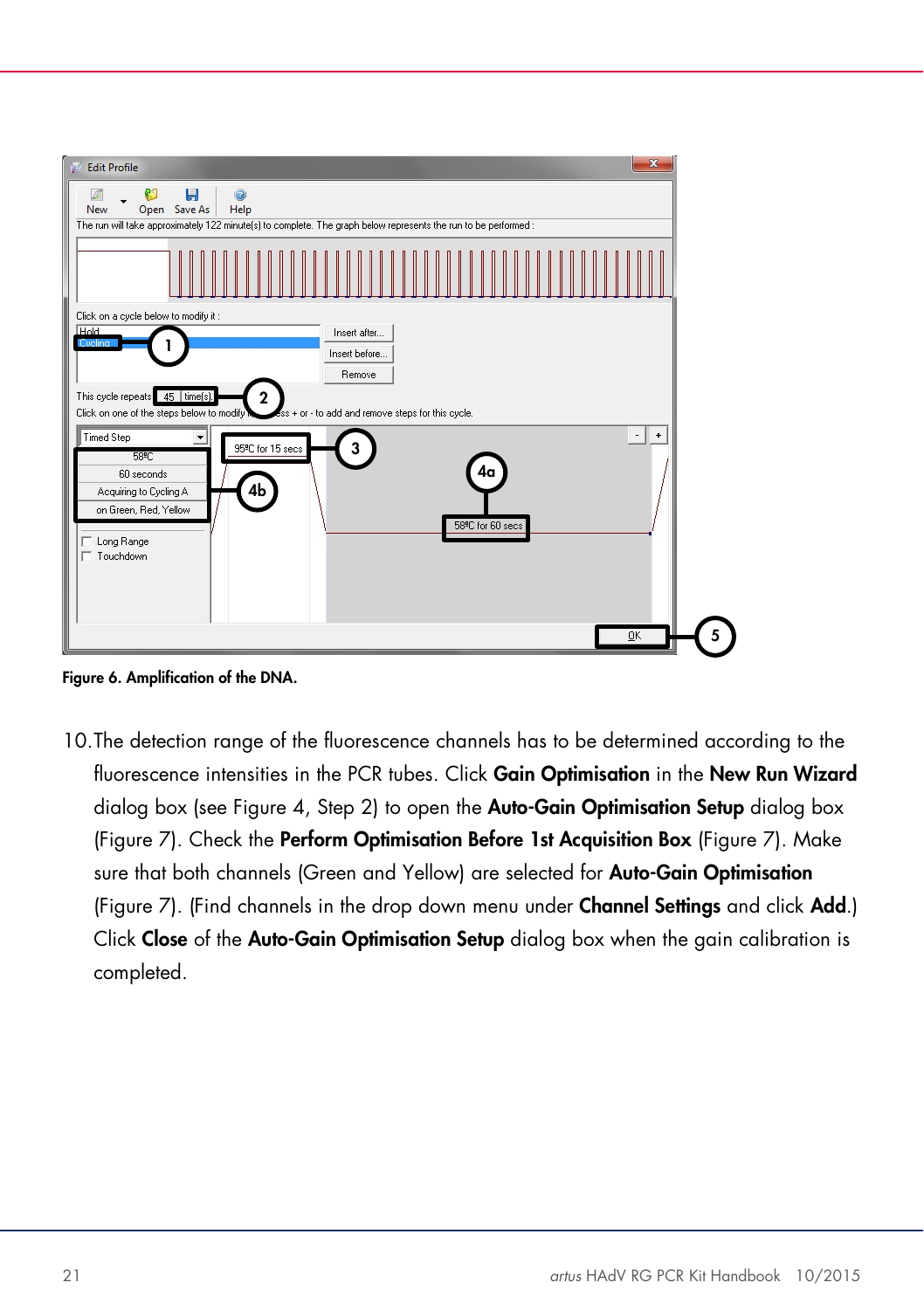|                                                                                                                                                                                                                                                                                           | Auto-Gain Optimisation Setup |                                                        |                     |                |          |            |
|-------------------------------------------------------------------------------------------------------------------------------------------------------------------------------------------------------------------------------------------------------------------------------------------|------------------------------|--------------------------------------------------------|---------------------|----------------|----------|------------|
| Optimisation:<br>Auto-Gain Optimisation will read the fluoresence on the inserted sample at<br>different gain levels until it finds one at which the fluorescence levels are<br>acceptable. The range of fluorescence you are looking for depends on the<br>chemistry you are performing. |                              |                                                        |                     |                |          |            |
|                                                                                                                                                                                                                                                                                           |                              | Set temperature to $\boxed{58}$ $\rightarrow$ degrees. |                     |                |          |            |
| Optimise All<br>Optimise Acquiring<br>Perform Optimisation Before 1st Acquisition<br>Perform Optimisation At 58 Degrees At Beginning Of Run                                                                                                                                               |                              |                                                        |                     |                |          |            |
| Channel Settings:                                                                                                                                                                                                                                                                         |                              |                                                        |                     |                |          | Add        |
| Name                                                                                                                                                                                                                                                                                      | Tube Position                | Min Reading                                            | Max Reading         | Min Gain       | Max Gain | Edit       |
| Green<br>Yellow                                                                                                                                                                                                                                                                           |                              | 5FI<br>5FI                                             | <b>10FI</b><br>10FI | $-10$<br>$-10$ | 10<br>10 | Remove     |
|                                                                                                                                                                                                                                                                                           |                              |                                                        |                     |                |          | Remove All |
| Ш                                                                                                                                                                                                                                                                                         |                              |                                                        |                     |                |          |            |
| Start                                                                                                                                                                                                                                                                                     | Manual                       |                                                        | Close               | Help           |          |            |

Figure 7. Adjusting the fluorescence channel sensitivity.

11.The gain values determined by the channel calibration are saved automatically and are listed in the last menu window of the programming procedure (Figure 8). Click Start Run.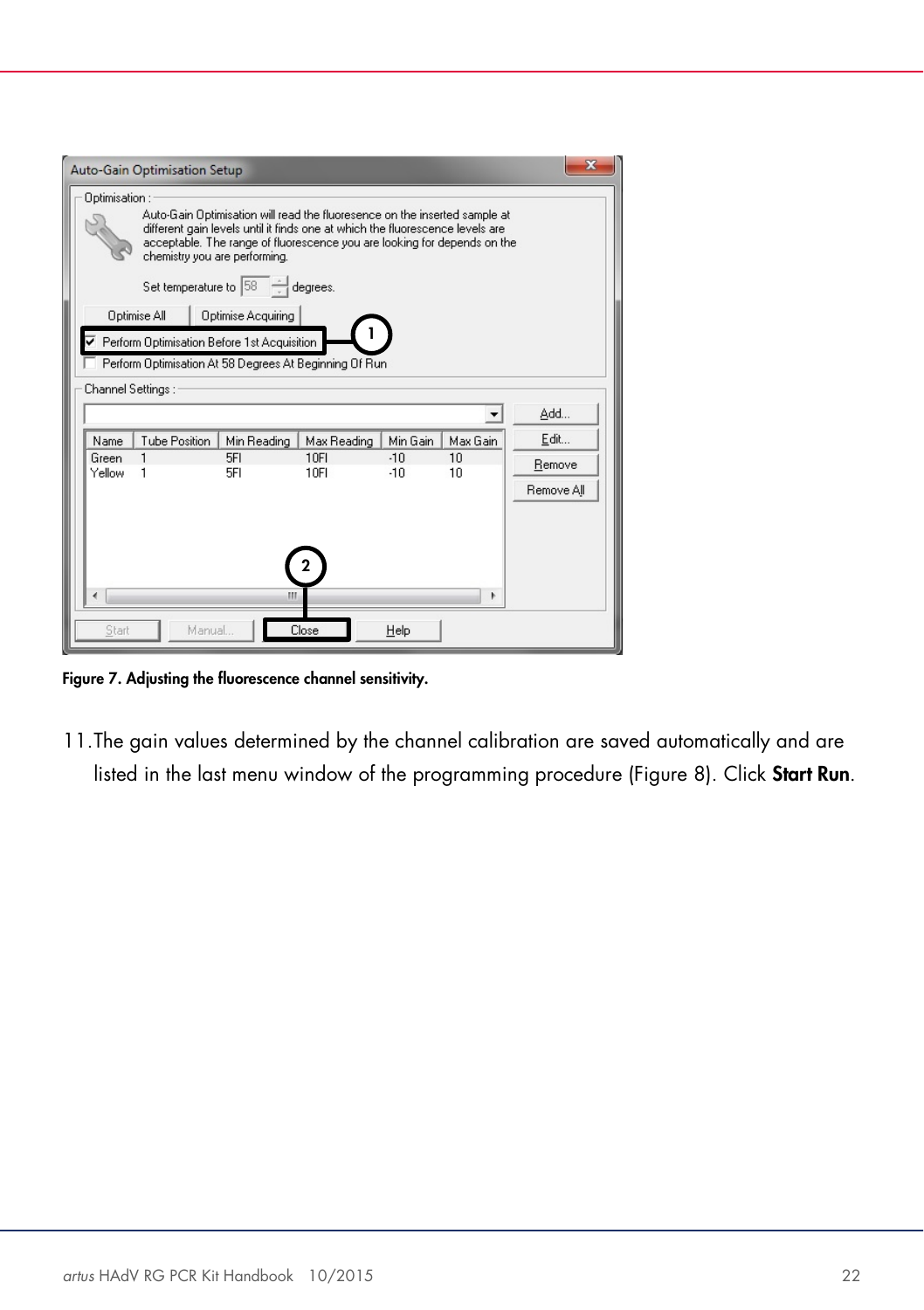| New Run Wizard                                                       | ×                                                                                                          |
|----------------------------------------------------------------------|------------------------------------------------------------------------------------------------------------|
| Summary:                                                             |                                                                                                            |
|                                                                      |                                                                                                            |
| Setting                                                              | Value                                                                                                      |
| Green Gain<br>Yellow Gain                                            | 5,33<br>9,33                                                                                               |
| Auto-Gain Optimisation<br>Rotor                                      | Before First Acquisition<br>72-Well Rotor                                                                  |
| Sample Layout<br>Reaction Volume (in microliters)                    | 1, 2, 3,<br>30                                                                                             |
|                                                                      |                                                                                                            |
|                                                                      | Start Run<br>Once you've confirmed that your run settings are correct, click Start Run to<br>Save Template |
| begin the run. Click Save Template to save settings for future runs. |                                                                                                            |
| Skip Wizard<br><< Back                                               |                                                                                                            |

Figure 8. Starting the run.

12.After the run is finished, analyze the data (see ["Interpretation of Results"](#page-23-0), page [24\)](#page-23-0).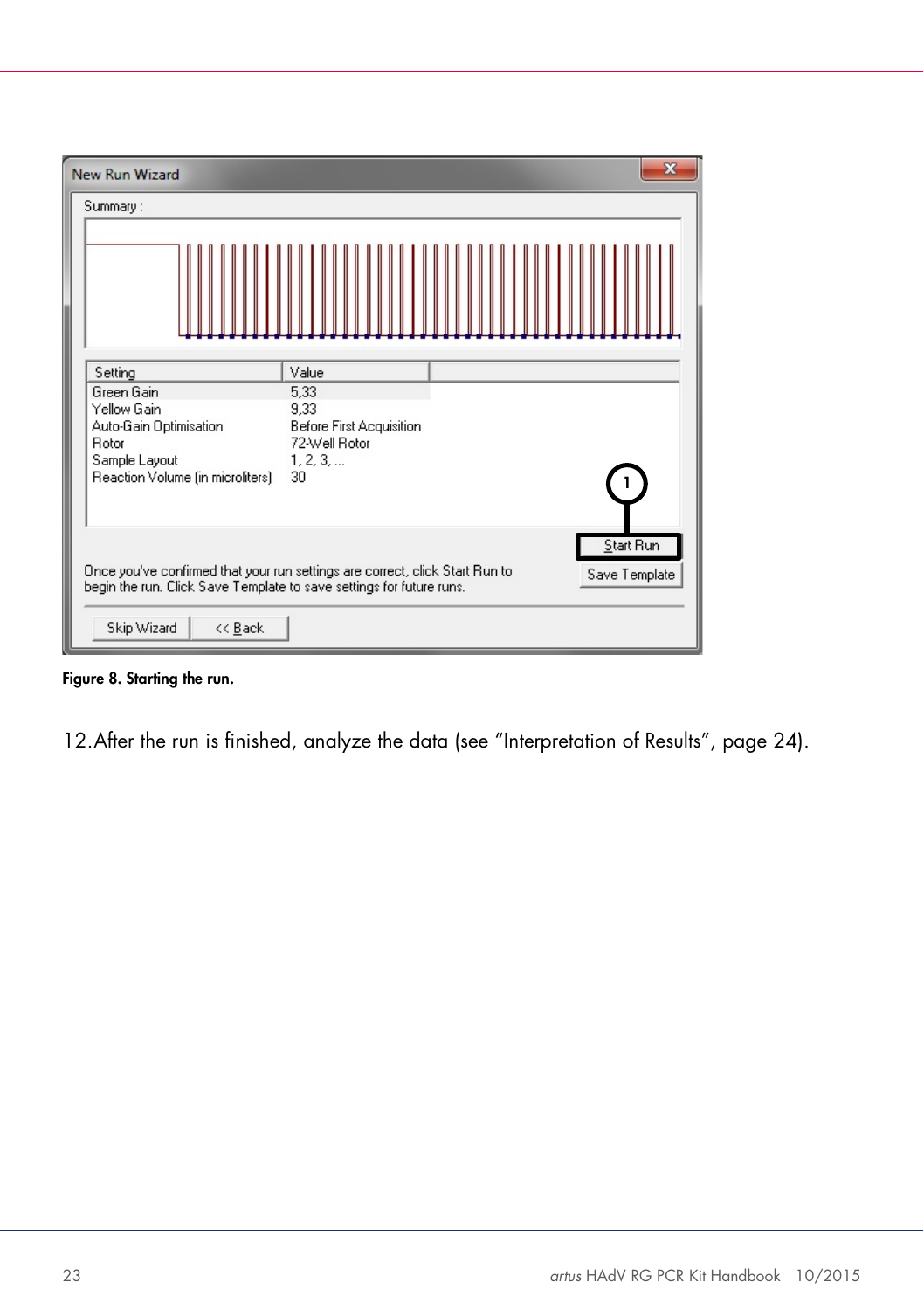# <span id="page-23-0"></span>Interpretation of Results

### <span id="page-23-1"></span>Run validity

#### Valid qualitative run

The following control conditions must be met for a qualitative run to be valid (Table 4).

|                       | Detection channel    |                       |  |
|-----------------------|----------------------|-----------------------|--|
| <b>Control ID</b>     | <b>Cycling Green</b> | <b>Cycling Yellow</b> |  |
| Positive control (QS) | <b>POSITIVE</b>      | <b>POSITIVE</b>       |  |
| Negative control      | <b>NEGATIVE</b>      | <b>POSITIVE</b>       |  |

#### Table 4. Control conditions for a valid qualitative run

#### Invalid qualitative run

A qualitative run is invalid if the run has not been completed or if any of the control conditions for a valid qualitative run have not been met.

In case of an invalid qualitative run, repeat the PCR or extract DNA from the original samples again if no DNA is left over.

#### Valid quantitative run

A quantitative run is valid if all control conditions for a valid qualitative run have been met (see Table 4, above). Furthermore, for accurate quantification results, a valid standard curve needs to be generated. For a valid quantitative run, the standard curve must have the following control parameter values (Table 5).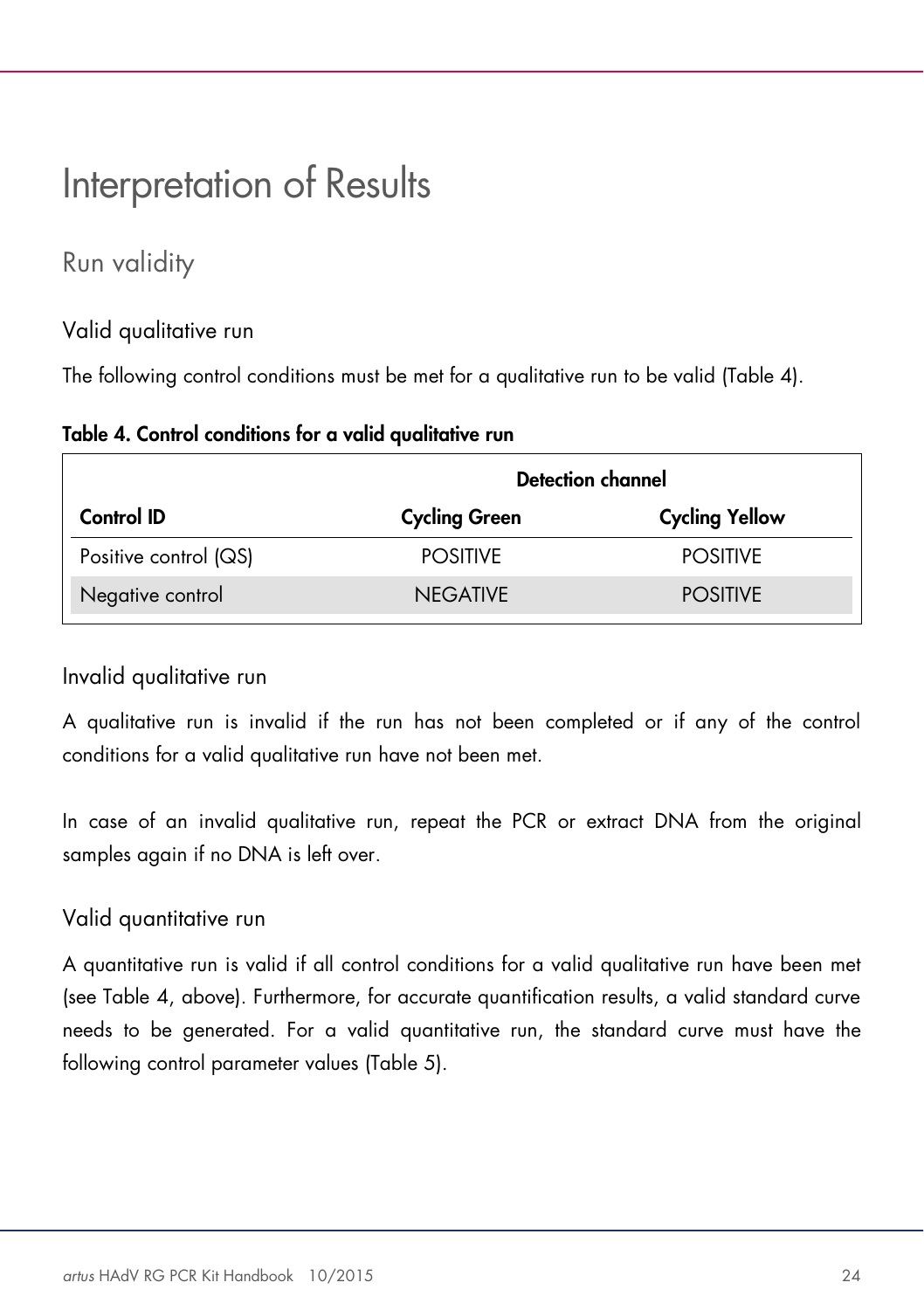Table 5. Control parameters for a valid standard curve

| Control parameter | Valid value     |
|-------------------|-----------------|
| Slope             | $-3.743/-2.765$ |
| PCR efficiency    | 85%/130%        |
| R squared $(R2)$  | >0.98           |

Invalid quantitative run

A quantitative run is invalid if the run has not been completed or if any of the control conditions for a valid quantitative run have not been met.

In case of an invalid quantitative run, repeat the PCR or extract DNA from the original samples again if no DNA is left over.

### <span id="page-24-0"></span>Qualitative analysis

A summary of results interpretation is shown in Table 6.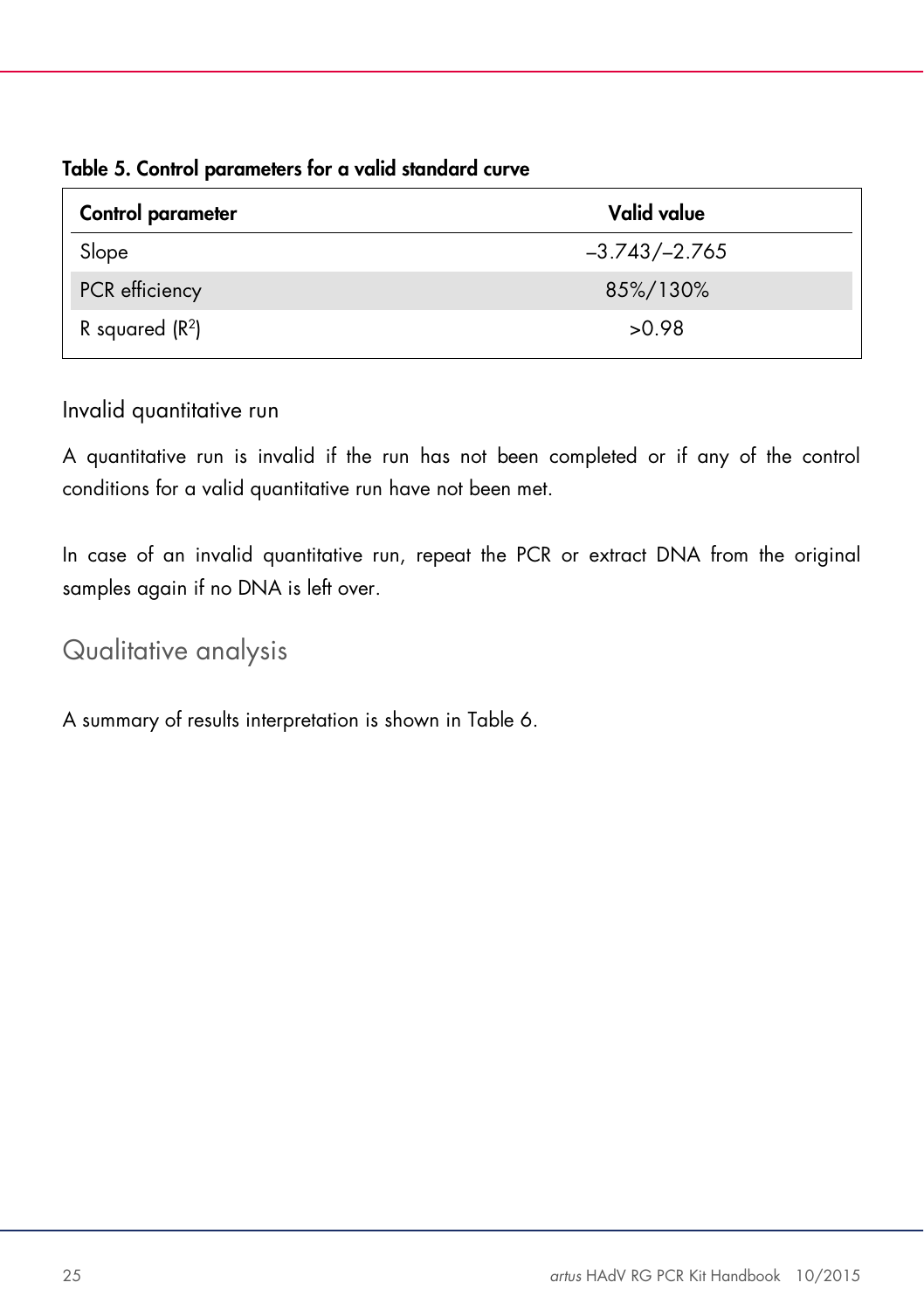| Table 6. Summary of results interpretation |  |  |
|--------------------------------------------|--|--|
|--------------------------------------------|--|--|

|           |                      | <b>Detection channel</b> |                                                                                                                      |
|-----------|----------------------|--------------------------|----------------------------------------------------------------------------------------------------------------------|
| Sample ID | <b>Cycling Green</b> | <b>Cycling Yellow</b>    | <b>Result interpretation</b>                                                                                         |
|           | <b>POSITIVE</b>      | POSITIVE*                | HAdV-specific DNA detected.                                                                                          |
| B         | <b>NFGATIVE</b>      | <b>POSITIVE</b>          | HAdV-specific DNA not detected.<br>Sample does not contain detectable<br>amounts of HAdV-specific DNA.               |
|           | <b>NFGATIVE</b>      | <b>NEGATIVE</b>          | PCR inhibition or reagent failure.<br>Repeat procedure using original<br>sample or collect and test a new<br>sample. |

Detection of the Internal Control in the Cycling Yellow detection channel is not required for positive results in the Cycling Green detection channel. A high HAdV load in the sample can lead to reduced or absent Internal Control signals.

### <span id="page-25-0"></span>Quantitative analysis

The *artus* HAdV RG PCR Kit contains 4 Quantification Standards (QS). To generate a standard curve for quantitative analysis, these have to be defined as standards with appropriate concentrations (see Table 1, page [11\)](#page-10-0). A standard curve for quantitative analysis can be generated using standards of known concentrations.

 $C_T = m log(N_0) + b$ 

- $C_T$  = Threshold cycle
- $m = Slope$
- $N_0$  = Initial concentration
- $\bullet$  b = Intercept

The concentrations of positive samples of unknown concentration can be derived from the standard curve (Figure 9).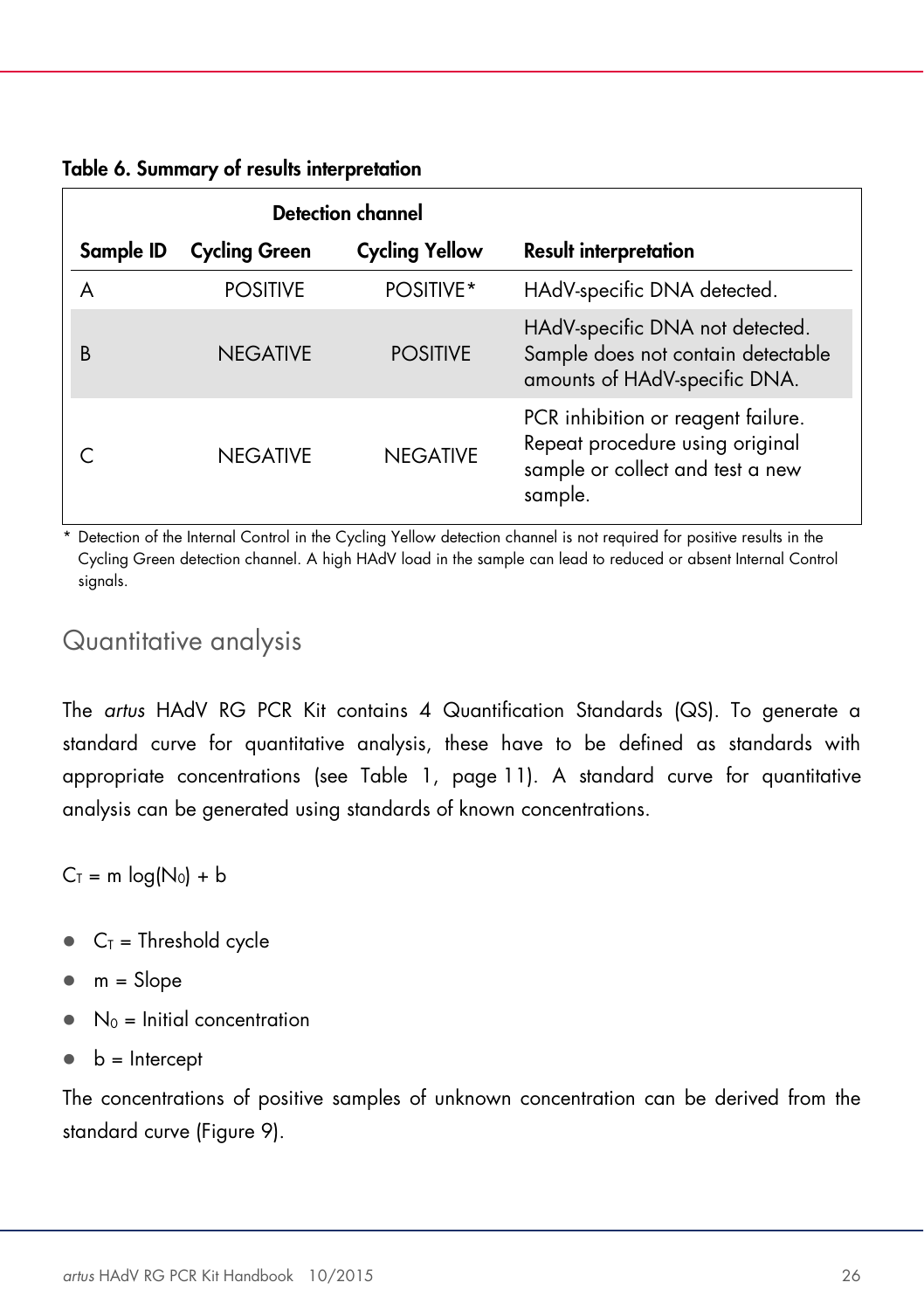$N_0 = 10^{(C_7-b)/m}$ 

![](_page_26_Figure_1.jpeg)

Figure 9. Quantification Standards, a positive and a negative sample displayed in (A) an amplification plot and (B) standard curve analysis.

Note: The concentration of the sample is displayed in copies/ul and refers to the concentration of viral DNA in the eluate.

Use the following formula to determine the viral load of the original sample.

Viral load (sample) [copies/ml] = 
$$
\frac{\text{Volume (eluate) [pl] x viral load (eluate) [copies/ml]}}{\text{Sample input [ml]}}
$$

### <span id="page-26-0"></span>Limitations

- Use of this product is limited to personnel specially instructed and trained in the techniques of real-time PCR and in vitro diagnostic procedures.
- Good laboratory practice is essential for proper performance of this assay.
- Take extreme care to preserve the purity of the components of the kit and reaction setups. Closely monitor all reagents for impurities and contamination. Discard any reagents suspected of contamination.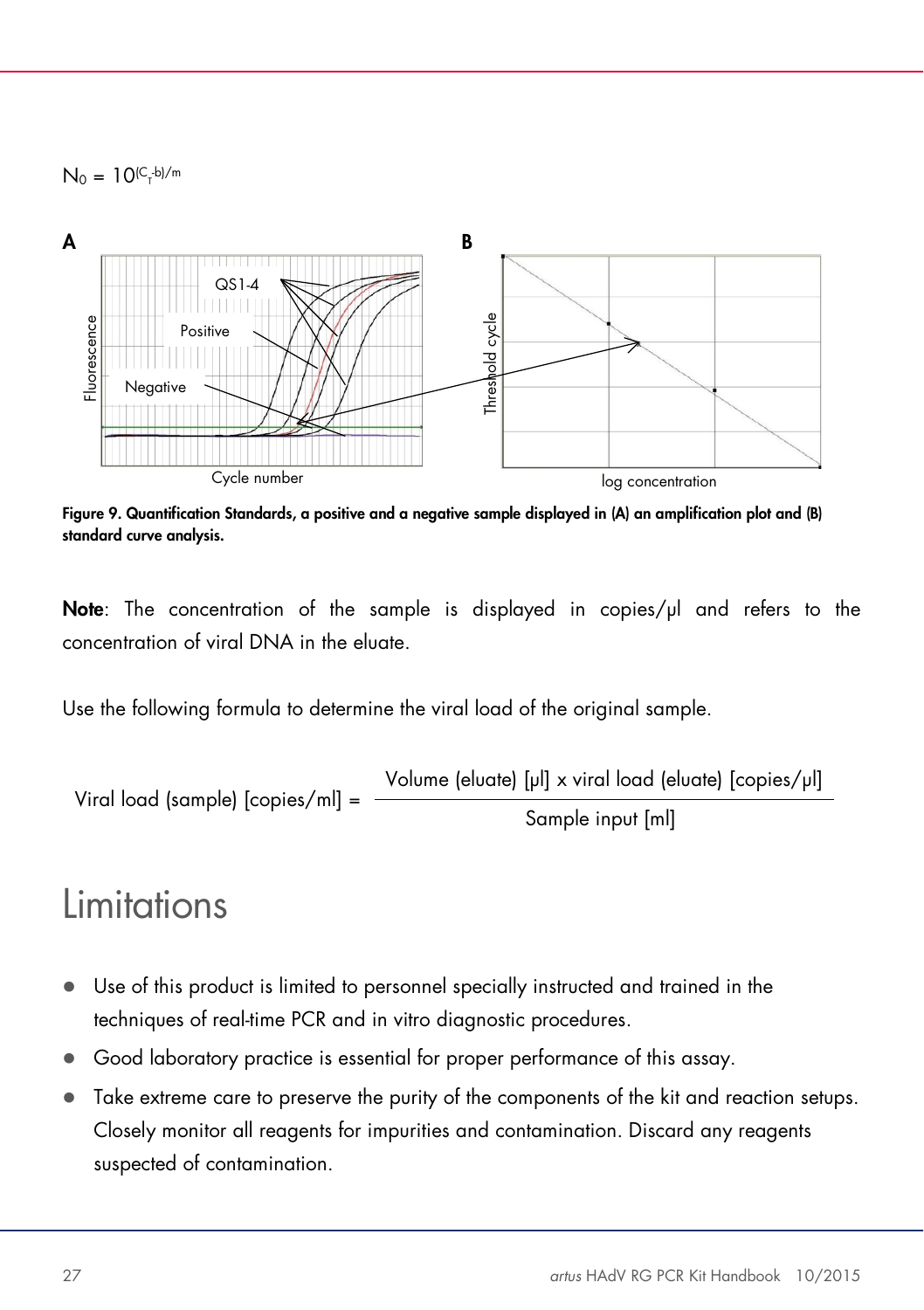- Appropriate specimen collection, transport, storage and processing procedures are required for optimal performance of this assay.
- Do not use this assay directly on the specimen. Perform the applicable nucleic acid extraction procedures prior to using this assay.
- The presence of PCR inhibitors may cause false-negative or invalid results.
- Potential mutations within the target regions of the HAdV genome covered by the primers and/or probes used in the kit may result in failure to detect the presence of the pathogens.
- As with any diagnostic test, interpret the results obtained using the *artus* HAdV RG PCR Kit in consideration of all clinical and laboratory findings.

# <span id="page-27-0"></span>Quality Control

Each lot of *artus* HAdV RG PCR Kit is tested against predetermined specifications to ensure consistent product quality.

# <span id="page-27-1"></span>Performance Characteristics

As there is no international standard available for adenovirus, quantitative performance evaluation of the *artus* HAdV RG PCR Kit was carried out using genomic DNA from a characterized HAdV3 isolate (species B).

For qualitative performance evaluation, genomic DNA of adenovirus species A–F was analyzed using the *artus* HAdV RG PCR Kit. Genomic DNA was obtained from ATCC® (American Type Culture Collection) and from characterized cell culture isolates. For the analysis of species G (serotype HAdV-52), a plasmid was used containing the according target sequence (Table 7).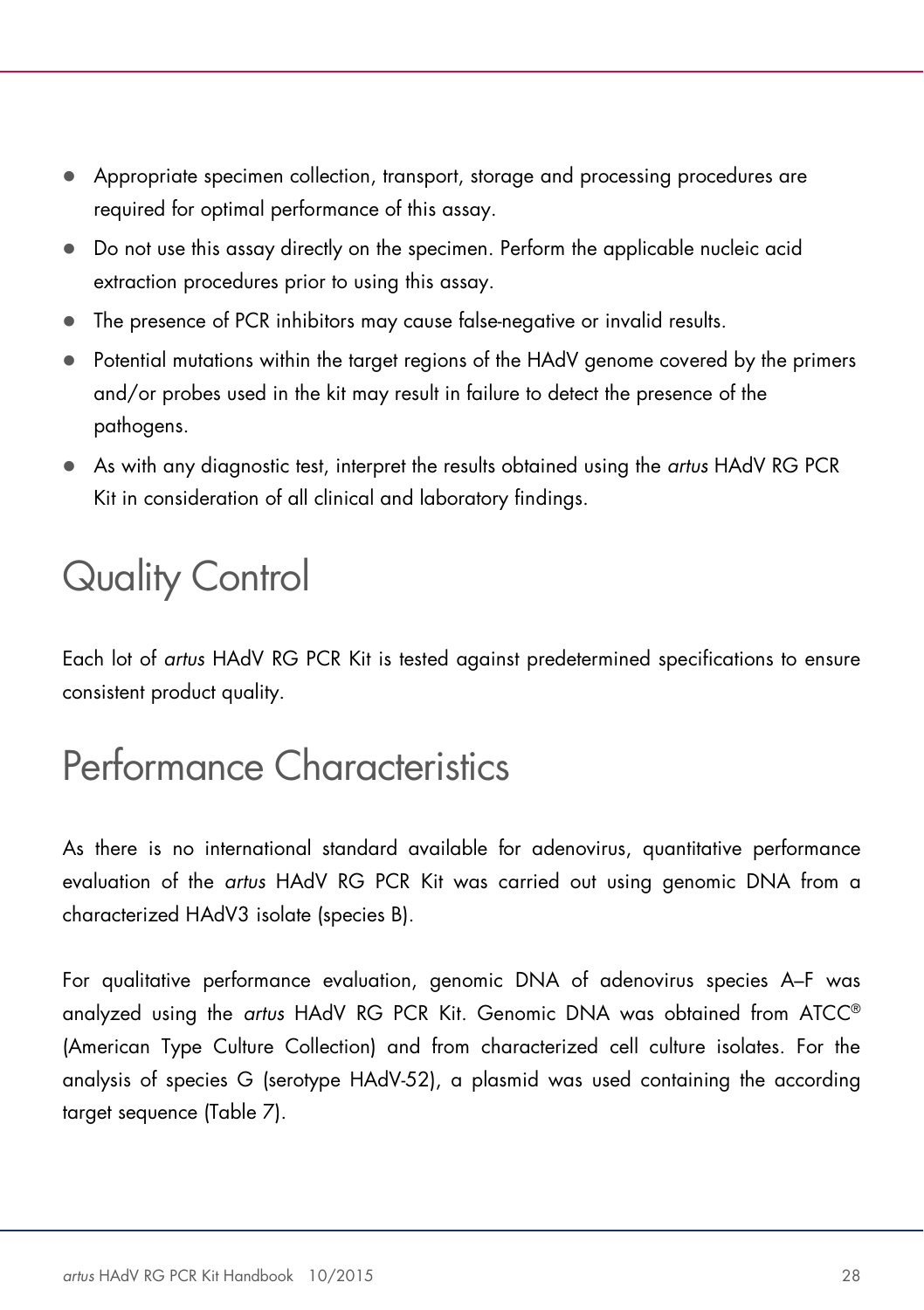| HAdV<br>species | HAdV<br>serotype | <b>Source</b>                           | <b>Result with the</b><br>artus HAdV RG<br><b>PCR Kit</b> |
|-----------------|------------------|-----------------------------------------|-----------------------------------------------------------|
|                 | HAdV-12          | ATCC-VR-863D                            | Positive                                                  |
| Species A       | $HAdV-31$        | Characterized isolate from cell culture | Positive                                                  |
|                 | HAdV-18          | Plasmid                                 | Positive                                                  |
|                 | $HAdV-3$         | ATCC-VR-3, ATCC-VR-857D                 | Positive                                                  |
| Species B1      | HAdV-7           | Plasmid                                 | Positive                                                  |
|                 | HAdV-35          | ATCC-VR-718D                            | Positive                                                  |
| Species B2      | HAdV-11          | Characterized isolate from cell culture | Positive                                                  |
|                 | <b>HAdV-55</b>   | Plasmid                                 | Positive                                                  |
|                 | HAdV-1           | ATCC-VR-1                               | Positive                                                  |
|                 | HAdV-2           | Plasmid                                 | Positive                                                  |
| Species C       | HAdV-5           | ATCC-VR-5D                              | Positive                                                  |
|                 | HAdV-6           | Characterized isolate from cell culture | Positive                                                  |
|                 | HAdV-37          | ATCC-VR-929D                            | Positive                                                  |
| Species D       | HAdV-19          | Plasmid                                 | Positive                                                  |
| Species E       | HAdV-4           | <b>ATCC-VR-1572D</b>                    | Positive                                                  |
| Species F       | HAdV-41          | ATCC-VR-930D                            | Positive                                                  |
| Species G       | HAdV-52          | Plasmid                                 | Positive                                                  |

Table 7. Adenovirus species and serotypes analyzed with the *artus* HAdV RG PCR Kit

### <span id="page-28-0"></span>Analytical sensitivity

The analytical sensitivity of the *artus* HAdV RG PCR Kit is defined as the concentration (copies per µl of the eluate) of HAdV-specific DNA that can be detected with a positivity rate of ≥95%. The analytical sensitivity was determined by analysis of a dilution series of quantified genomic adenovirus DNA (group B, subtype 3) (Table 8).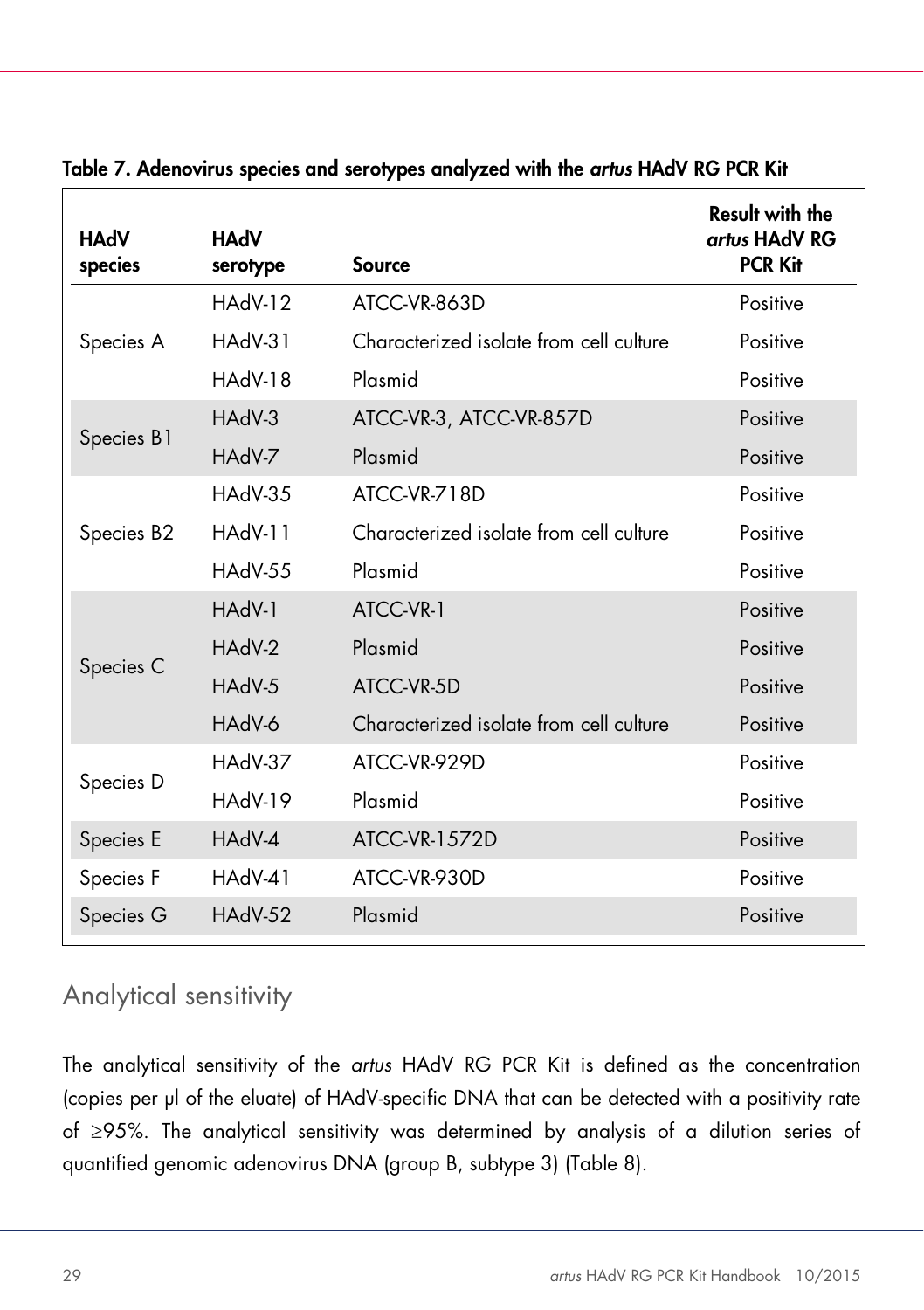| Input<br>concentration<br>$\langle \text{copies}/\mu \rangle$ | Number of<br>replicates | Number of<br>positives | Hit rate (%) | <b>Internal Control</b> |
|---------------------------------------------------------------|-------------------------|------------------------|--------------|-------------------------|
| 31.6                                                          | 18                      | 18                     | 100          | Valid                   |
| 10.0                                                          | 18                      | 18                     | 100          | Valid                   |
| 3.2                                                           | 18                      | 18                     | 100          | Valid                   |
| 1.0                                                           | 18                      | 18                     | 100          | Valid                   |
| 0.3                                                           | 18                      | 12                     | 67           | Valid                   |
| 0.1                                                           | 18                      | 7                      | 39           | Valid                   |
| 0.03                                                          | 18                      | 3                      | 17           | Valid                   |
| 0.01                                                          | 18                      |                        | 6            | Valid                   |
| 0.003                                                         | 18                      | $\Omega$               | 0            | Valid                   |

Table 8. PCR results used to calculate the analytical sensitivity of the *artus* HAdV RG PCR Kit

The analytical sensitivity of the *artus* HAdV RG PCR Kit, determined by probit analysis, for detection of HAdV-specific DNA is 1.07 copies/μl (95% confidence interval [CI]: 0.58–2.99 copies/μl).

### <span id="page-29-0"></span>Analytical specificity

The analytical specificity of the *artus* HAdV RG PCR Kit is ensured by careful selection of the oligonucleotides (primers and probes). The oligonucleotides are checked by sequence comparison analysis against publically available sequences to ensure that all relevant adenovirus genotypes are detected.

The analytical specificity of the *artus* HAdV RG PCR Kit was evaluated by testing a panel of genomic DNA/RNA extracted from other pathogens causing similar symptoms as adenovirus infections and by testing human genomic DNA (Table 9).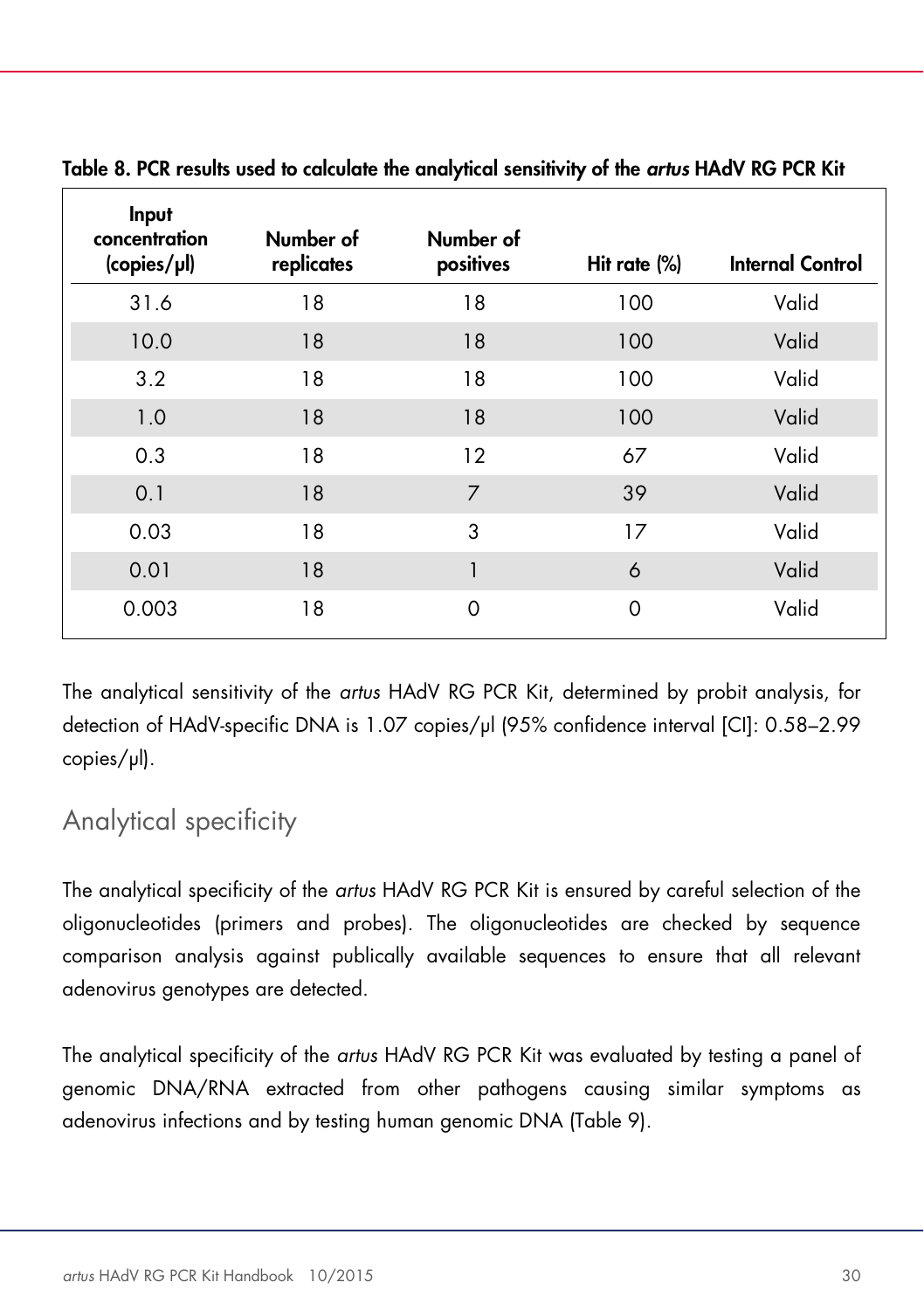|                                | <b>Detection channel</b> |                     |  |
|--------------------------------|--------------------------|---------------------|--|
| Organism                       | Cycling Green (HAdV)     | Cycling Yellow (IC) |  |
| Human genomic DNA              | Negative                 | Valid               |  |
| Varicella-zoster virus         | Negative                 | Valid               |  |
| Herpes simplex virus 1         | Negative                 | Valid               |  |
| Herpes simplex virus 2         | Negative                 | Valid               |  |
| Epstein-Barr virus             | Negative                 | Valid               |  |
| Human herpesvirus 6 (A, B)     | Negative                 | Valid               |  |
| Human herpesvirus 7            | Negative                 | Valid               |  |
| Cytomegalovirus                | Negative                 | Valid               |  |
| <b>BK</b> virus                | Negative                 | Valid               |  |
| JC virus                       | Negative                 | Valid               |  |
| Simian virus 40                | Negative                 | Valid               |  |
| Hepatitis A virus              | Negative                 | Valid               |  |
| Hepatitis B virus              | Negative                 | Valid               |  |
| Hepatitis C virus              | Negative                 | Valid               |  |
| Human immunodeficiency virus 1 | Negative                 | Valid               |  |
| Parvovirus B19                 | Negative                 | Valid               |  |
| Escherichia coli (EHEC)        | Negative                 | Valid               |  |
| Pseudomonas aeruginosa         | Negative                 | Valid               |  |
| Chlamydia pneumoniae           | Negative                 | Valid               |  |
| Mycoplasma pneumoniae          | Negative                 | Valid               |  |
| Neisseria meningitidis         | Negative                 | Valid               |  |
| Streptococcus pyogenes         | Negative                 | Valid               |  |

#### Table 9. Organisms tested to demonstrate the analytical specificity of the *artus* HAdV RG PCR Kit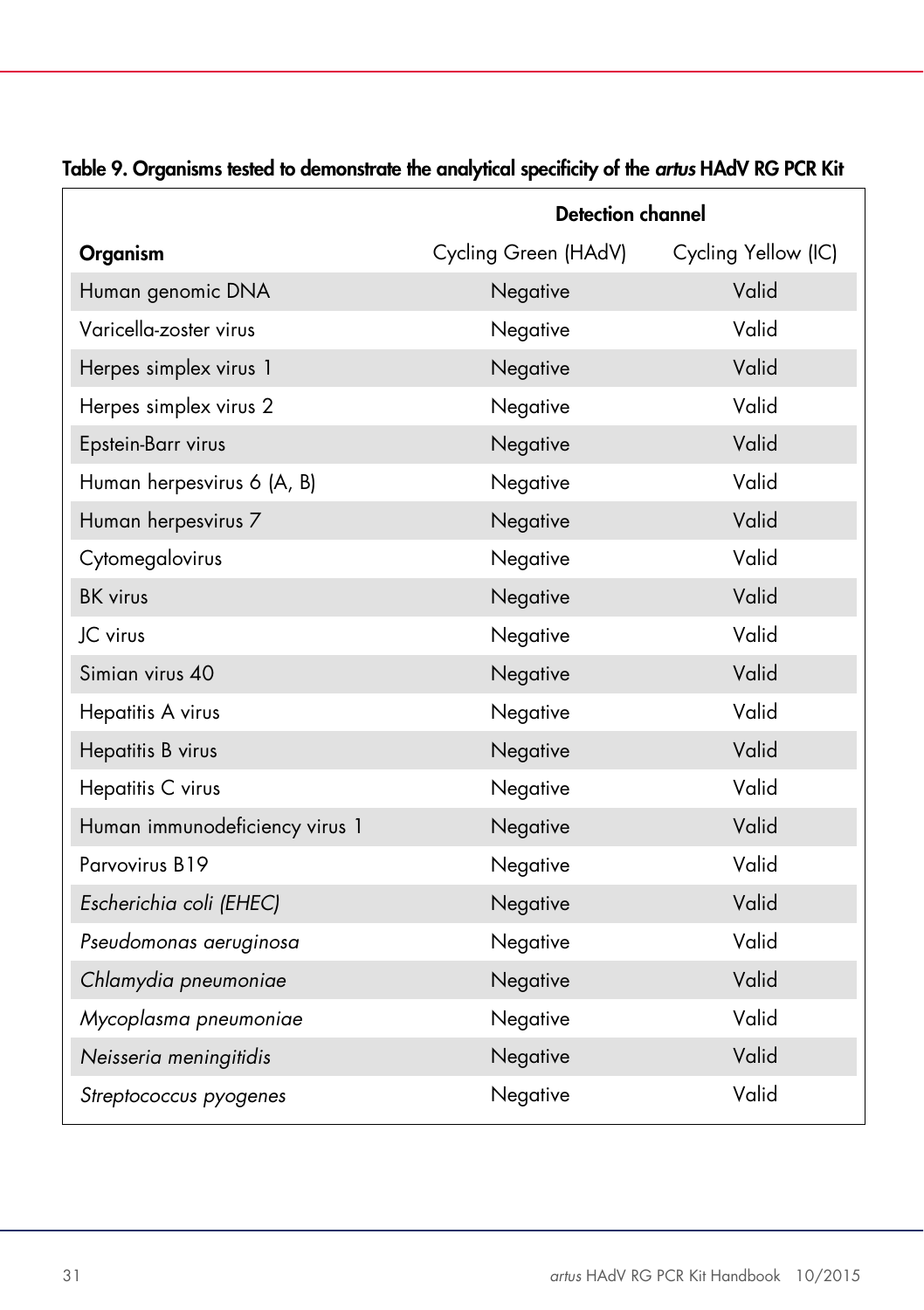|                                        | <b>Detection channel</b> |                     |
|----------------------------------------|--------------------------|---------------------|
| Organism                               | Cycling Green (HAdV)     | Cycling Yellow (IC) |
| Haemophilus influenzae                 | Negative                 | Valid               |
| Coronavirus                            | Negative                 | Valid               |
| Influenza virus A (incl. H1N1-2009), B | Negative                 | Valid               |
| Respiratory syncytial virus A, B       | Negative                 | Valid               |
| Parainfluenzavirus 1-4                 | Negative                 | Valid               |
| Human metapneumovirus                  | Negative                 | Valid               |
| Rhinovirus                             | Negative                 | Valid               |

The *artus* HAdV RG PCR Kit did not cross-react with any of the specified organisms.

### <span id="page-31-0"></span>Linear range

The linear range of the *artus* HAdV RG PCR Kit was evaluated by analyzing a logarithmic dilution series of quantified genomic HAdV-2 DNA (species C) using concentrations ranging from  $1 \times 10^9$  to 0.1 copies/ $\mu$ l. Six replicates per dilution were analyzed.

![](_page_31_Figure_4.jpeg)

![](_page_31_Figure_5.jpeg)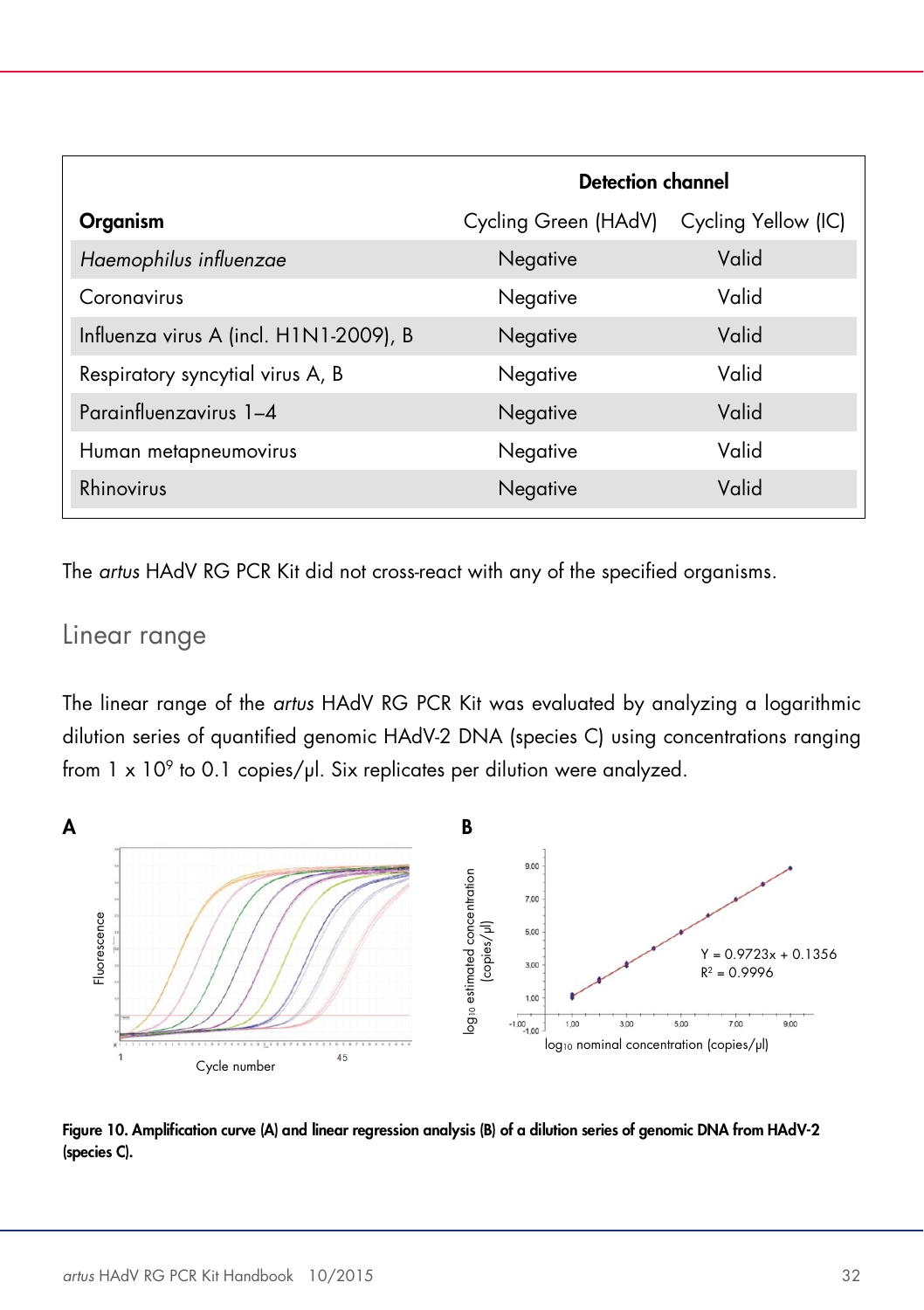The linear range of the *artus* HAdV RG PCR Kit extends over an interval of at least 8 orders of magnitude for HAdV-specific DNA.

### <span id="page-32-0"></span>Precision

The precision of the *artus* HAdV RG PCR Kit was determined by intra-assay variability (variability within one experiment), inter-assay variability (variability between different experiments) and inter-lot variability (variability between different production lots).

Variability data are expressed in terms of standard deviation and coefficient of variation. The data are based on quantification analysis of defined concentrations of genomic HAdV DNA and on threshold cycle  $|C_1|$  values in terms of the Internal Control (Tables 10 and 11, respectively). At least 6 replicates per sample were analyzed for intra-assay, inter-assay and inter-lot variability. Total variance was calculated by combining the 3 analyses.

Table 10. Precision data for the HAdV-DNA specific detection system of the *artus* HAdV RG PCR Kit

| HAdV-specific system    | Average conc.<br>(copies/µl) | <b>Standard deviation</b> | Coefficient of<br>variation (%) |
|-------------------------|------------------------------|---------------------------|---------------------------------|
| Intra-assay variability | 26.88                        | 4.87                      | 18.13                           |
| Inter-assay variability | 35.11                        | 8.65                      | 24.63                           |
| Inter-lot variability   | 27.39                        | 4.65                      | 16.97                           |
| Total variance          | 32.37                        | 8.44                      | 26.09                           |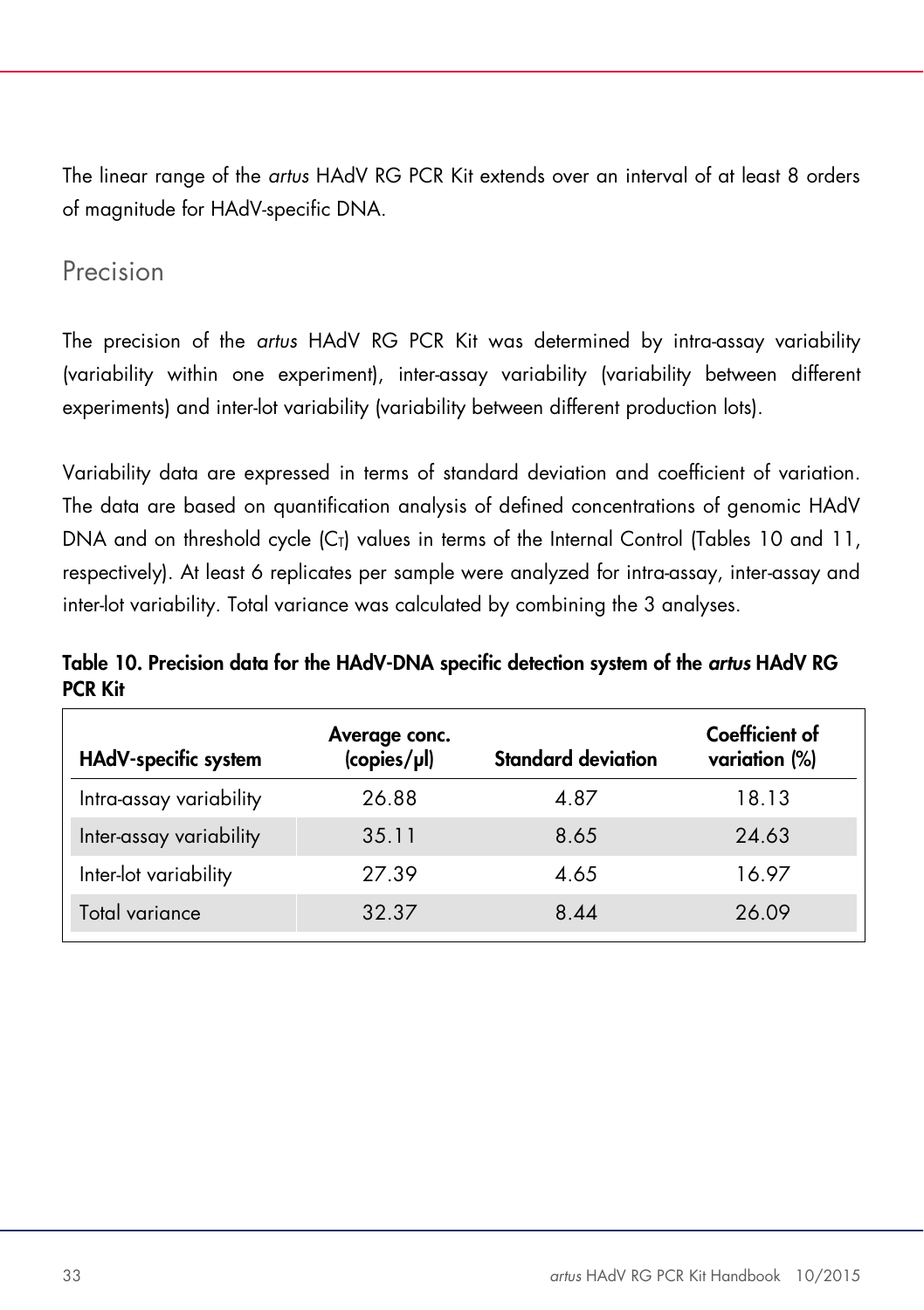| <b>Internal Control</b> | Average threshold<br>cycle $(CT)$ | <b>Standard deviation</b> | Coefficient of<br>variation (%) |
|-------------------------|-----------------------------------|---------------------------|---------------------------------|
| Intra-assay variability | 21.97                             | 0.15                      | 0.67                            |
| Inter-assay variability | 22.12                             | 0.19                      | 0.87                            |
| Inter-lot variability   | 22.05                             | 0.25                      | 1.12                            |
| Total variance          | 22.02                             | 0.22                      | 0.99                            |

#### Table 11. Precision data for the Internal Control of the *artus* HAdV RG PCR Kit

### <span id="page-33-0"></span>Diagnostic evaluation

The diagnostic sensitivity and specificity of the *artus* HAdV RG PCR Kit are regularly evaluated by analyzing reference and diagnostic samples previously analyzed with reference methods (i.e., in-house PCR, DFA, shell vial culture, electron microscopy, Luminex® technology). So far, 223 specimens derived from smears, nasopharyngeal aspirates, bronchial secretions, stool samples, urine samples, plasma or eye smears collected in different laboratories were tested for determining the diagnostic sensitivity and specificity of the *artus* HAdV RG PCR Kit. Out of these 223 specimens, 50 were predicated to be HAdV positive and 173 were predicated to be HAdV negative by reference methods (Table 12). Four samples tested positive for HAdV (C<sub>T</sub> values 35.2, 36.8, 40.0 and 37.9) with the *artus* HAdV RG PCR Kit that previously tested negative with an in-house PCR test. All 50 specimens predicted to contain HAdV DNA were confirmed as HAdV positive by analysis with the *artus* HAdV RG PCR Kit.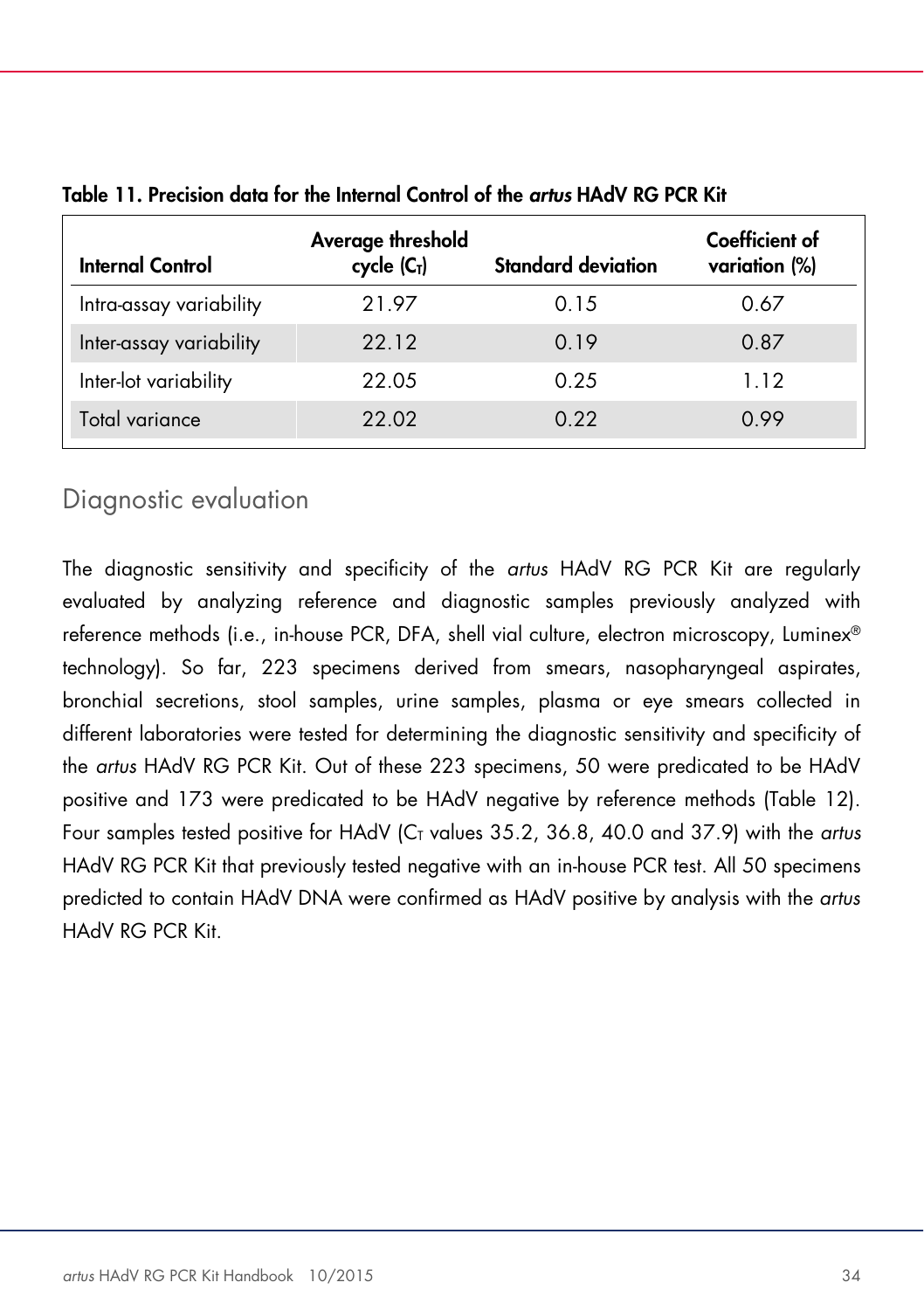|                  |                 | artus HAdV RG PCR Kit |                 |
|------------------|-----------------|-----------------------|-----------------|
|                  |                 | <b>NEGATIVE</b>       | <b>POSITIVE</b> |
| Reference method | <b>NEGATIVE</b> | 169                   | $4^*$           |
|                  | <b>POSITIVE</b> |                       | 50              |

#### Table 12. Diagnostic evaluation of the *artus* HAdV-6 RG PCR Kit

 $*$  C<sub>T</sub> values: 35.2, 36.8, 40.0 and 37.9.

### <span id="page-34-0"></span>**Repeatability**

Specificity, sensitivity and accuracy of quantification of the *artus* HAdV RG PCR Kit were evaluated by analyzing established proficiency panels for adenovirus. To ensure repeatability of the *artus* HAdV RG PCR Kit, specificity and sensitivity are evaluated by analyzing established proficiency panels for adenovirus as well as characterized diagnostic samples on a regular basis.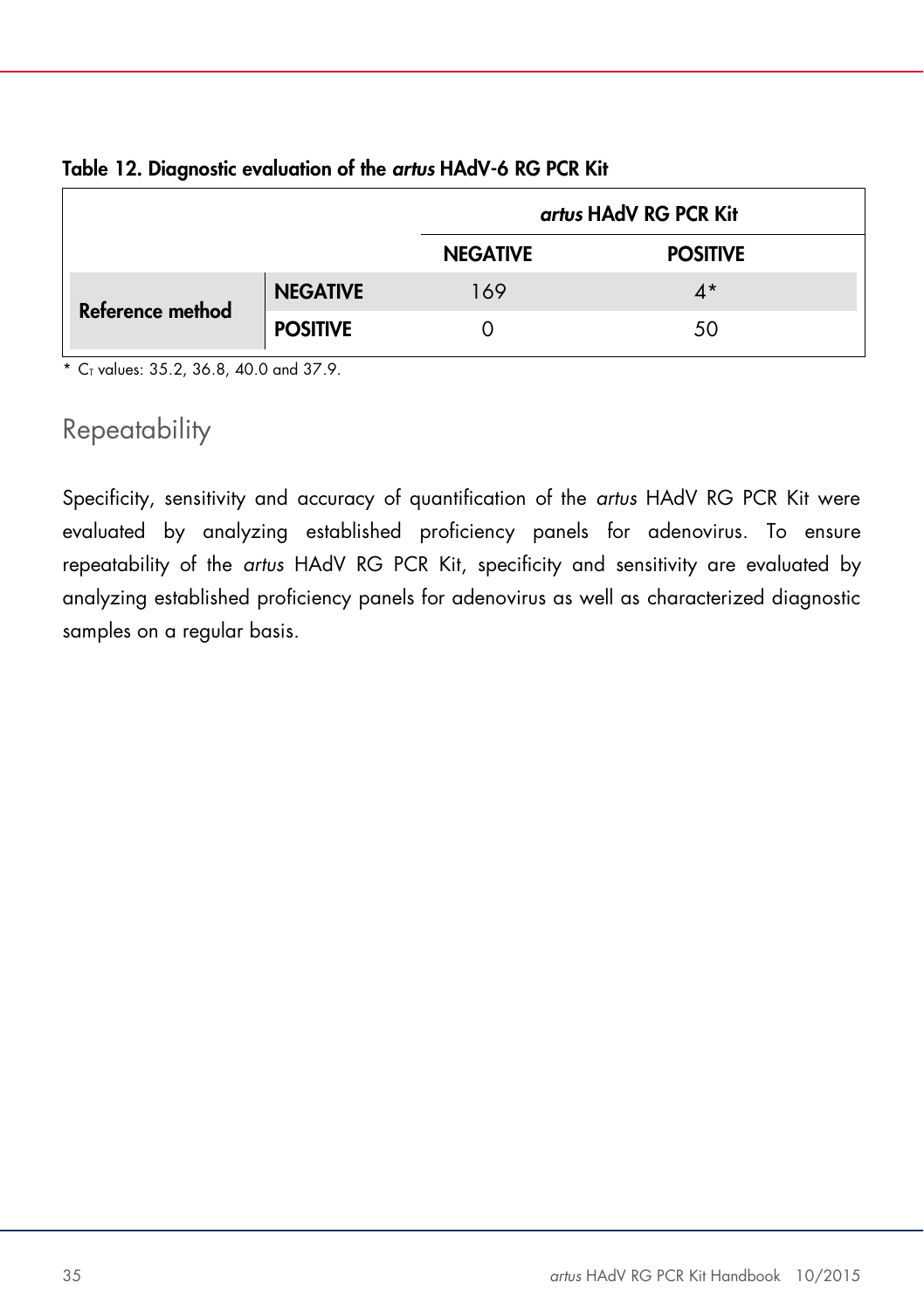|           | Proficiency panel |                               |          | artus HAdV RG PCR Kit |
|-----------|-------------------|-------------------------------|----------|-----------------------|
| Sample ID | Sample content    | Expected conc.<br>(copies/ml) | Result   | Internal Control      |
| 14-01     | HAdV-1            | 2793                          | Positive | Valid                 |
| 14-02     | HAdV-1            | 13,213                        | Positive | Valid                 |
| 14-03     | HAdV-1            | 2793                          | Positive | Valid                 |
| 14-04     | HAdV-1            | 4093                          | Positive | Valid                 |
| 14-05     | HAdV-4            | 2032                          | Positive | Valid                 |
| 14-06     | HAdV-4            | 21,281                        | Positive | Valid                 |
| 14-07     | Negative          | 0                             | Negative | Valid                 |
| 14-08     | HAdV-14           | 426,580                       | Positive | Valid                 |
| 14-09     | HAdV-5            | 241                           | Positive | Valid                 |
| $14-10$   | HAdV-5            | 1820                          | Positive | Valid                 |

#### Table 13. Results of the analysis of a proficiency panel for HAdV (QCMD) using the *artus* HAdV RG PCR Kit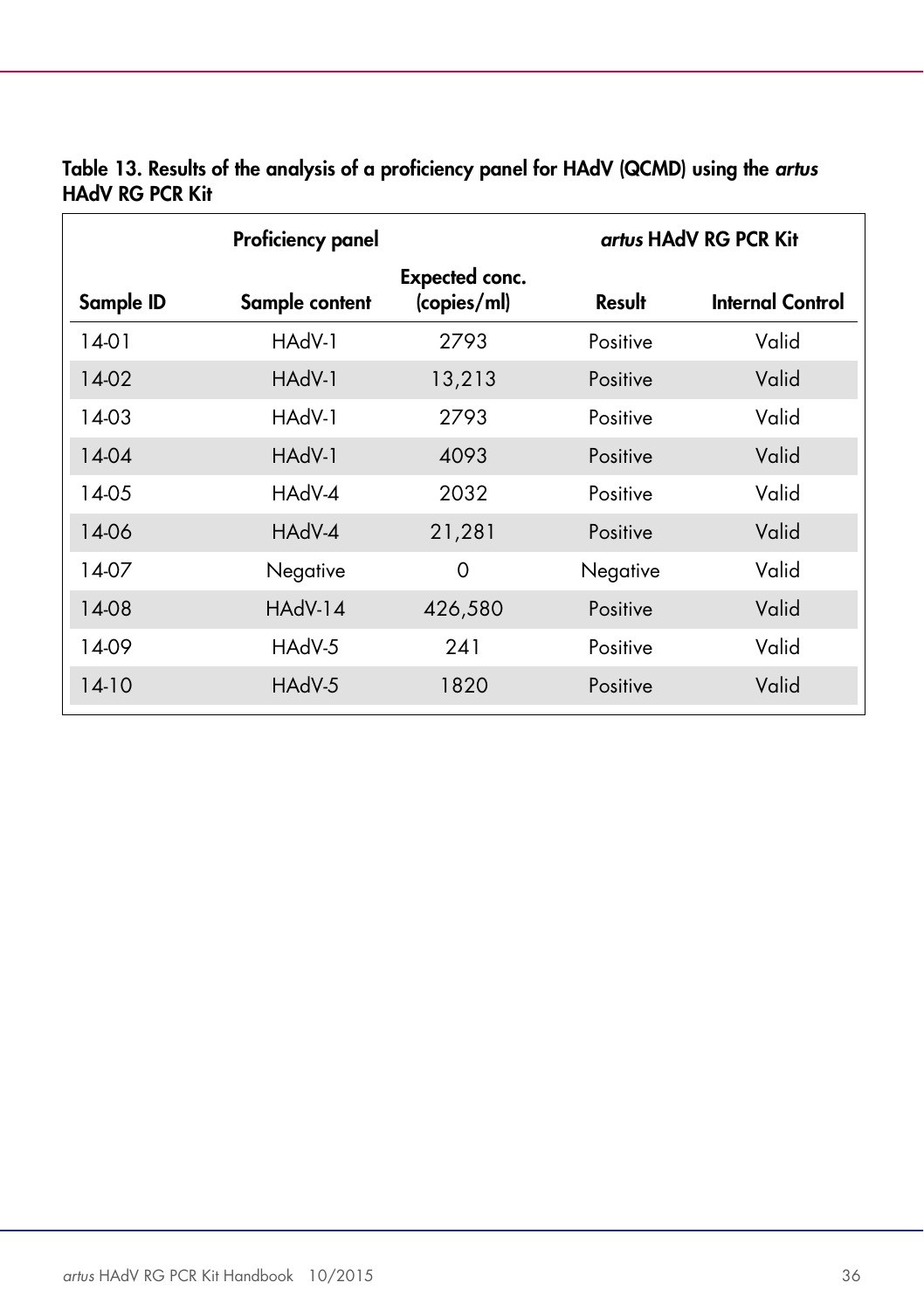# <span id="page-36-0"></span>Symbols

The symbols in the following table are used in these instructions for use.

| Symbol     | <b>Symbol definition</b>           |
|------------|------------------------------------|
| 96         | Contains sufficient for 96 tests   |
|            | In vitro diagnostic medical device |
| <b>REF</b> | Catalog number                     |
| <b>LOT</b> | Lot number                         |
|            | Temperature limitation             |
|            | Manufacturer                       |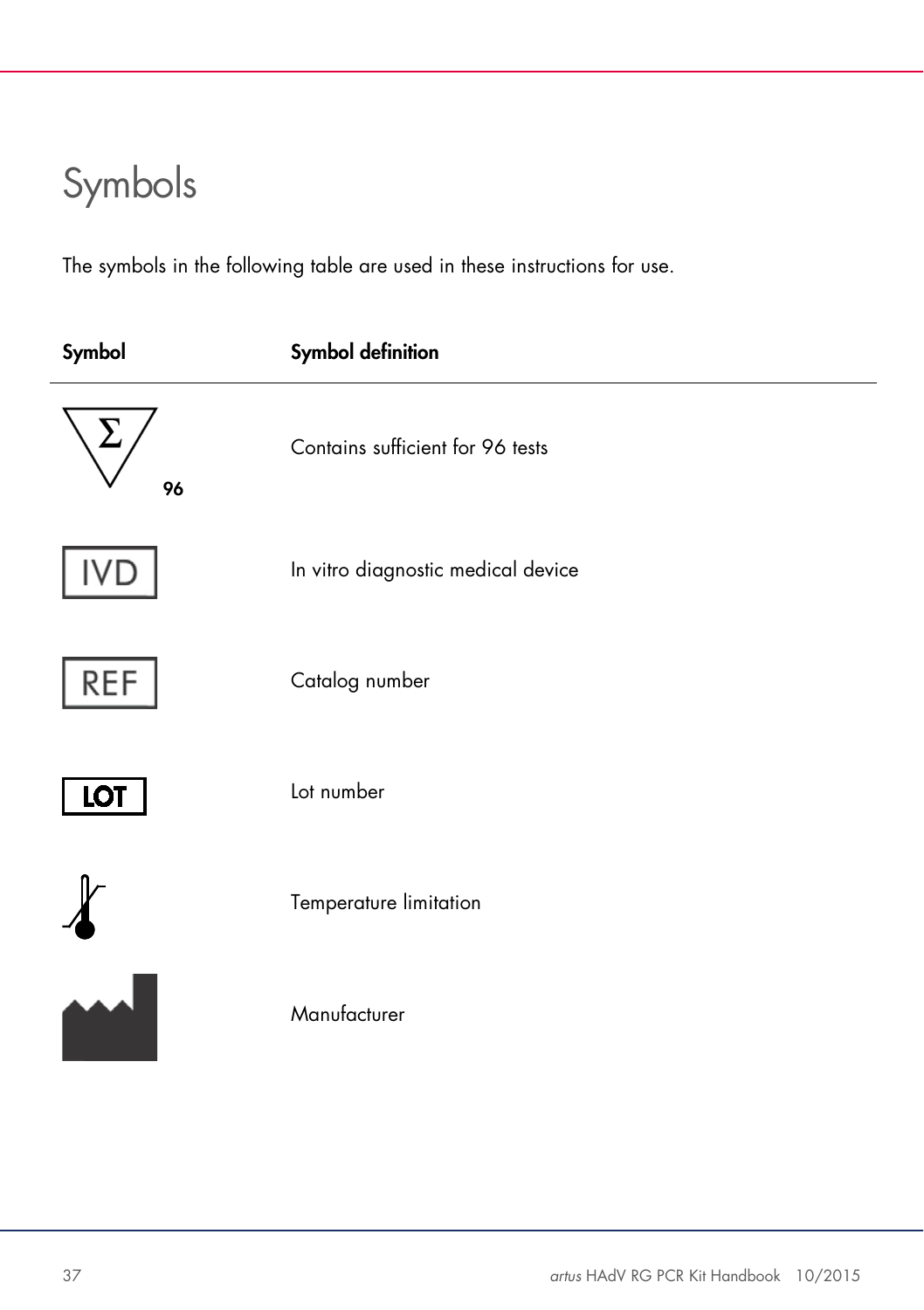| Symbol      | <b>Symbol definition</b>     |
|-------------|------------------------------|
|             | Use by                       |
| <b>MAT</b>  | Material number              |
| <b>GTIN</b> | Global Trade Item Number     |
| i           | Consult instructions for use |

# <span id="page-37-0"></span>Troubleshooting Guide

The scientists in QIAGEN Technical Services are always happy to answer any questions you may have about either the information and/or protocols in this handbook or sample and assay technologies (for contact information, visit www.qiagen.com).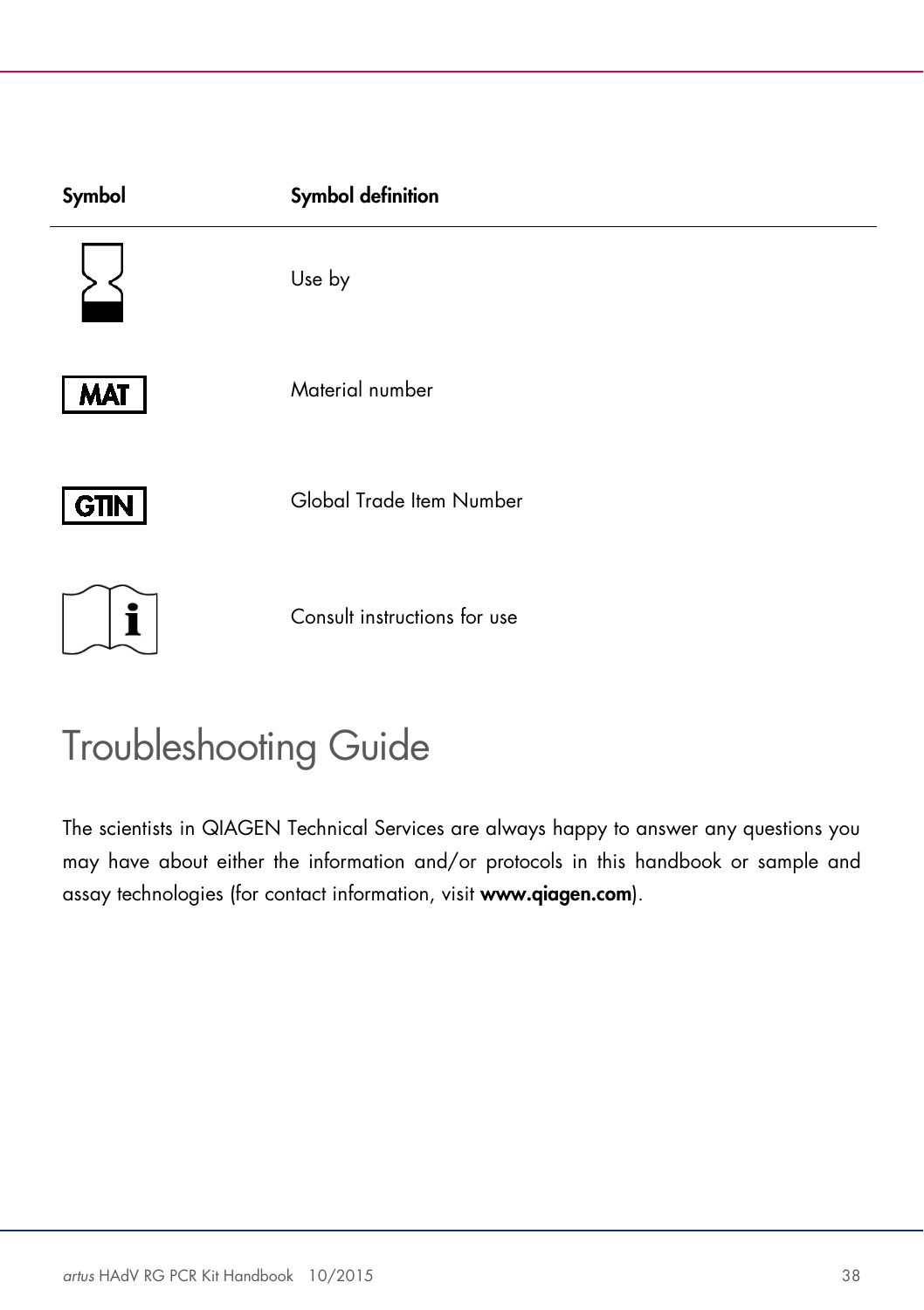# <span id="page-38-0"></span>Ordering Information

| Product                             | <b>Contents</b>                                                                                                                                                                                                        | Cat. no. |
|-------------------------------------|------------------------------------------------------------------------------------------------------------------------------------------------------------------------------------------------------------------------|----------|
| artus HAdV RG PCR Kit (96)          | For 96 reactions: Master A, Master B,<br>4 Quantification Standards, Internal<br>Control, H <sub>2</sub> O (PCR grade water)                                                                                           | 4530265  |
| QIAamp DNA Mini Kit (50)            | For 50 DNA preps: 50 QIAamp Mini<br>Spin Columns, Proteinase K, Reagents,<br>Buffers, Collection Tubes (2 ml)                                                                                                          | 51304    |
| QIAamp DNA Mini Kit (250)           | For 250 DNA preps: 250 QIAamp<br>Mini Spin Columns, Proteinase K,<br>Reagents, Buffers, Collection Tubes<br>$(2 \text{ ml})$                                                                                           | 51306    |
| <b>Rotor-Gene Q and accessories</b> |                                                                                                                                                                                                                        |          |
| Rotor-Gene Q MDx 5plex System       | Real-time PCR cycler with 5 channels<br>(green, yellow, orange, red, crimson),<br>laptop computer, software,<br>accessories: includes 1-year warranty<br>on parts and labor, installation and<br>training              | 9002023  |
| Rotor-Gene Q MDx 5plex<br>Platform  | Real-time PCR cycler with 5 channels<br>(green, yellow, orange, red, crimson),<br>laptop computer, software,<br>accessories: includes 1-year warranty<br>on parts and labor, installation and<br>training not included | 9002022  |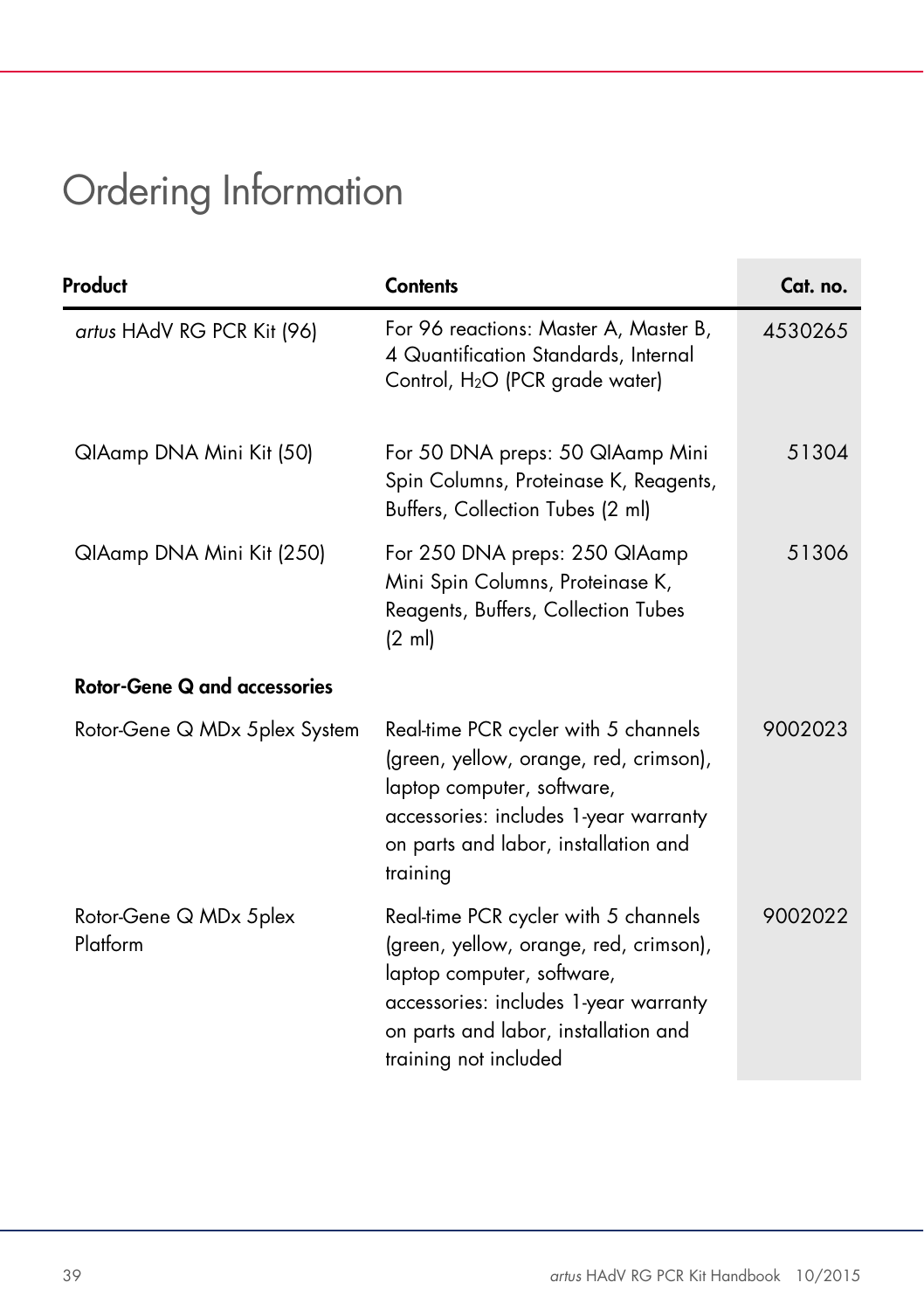| Product                                     | <b>Contents</b>                                                                                                                                                                                                                                                                 | Cat. no. |
|---------------------------------------------|---------------------------------------------------------------------------------------------------------------------------------------------------------------------------------------------------------------------------------------------------------------------------------|----------|
| Rotor-Gene Q 5plex Priority<br>Package Plus | Real-time PCR cycler with 5 channels<br>(green, yellow, orange, red, crimson),<br>laptop computer, software,<br>accessories: includes Priority Package<br>with software, installation, training, 3-<br>year warranty on parts and labor, and<br>3 preventive maintenance visits | 9001866  |
| Rotor-Gene Q 5plex Priority<br>Package      | Real-time PCR cycler with 5 channels<br>(green, yellow, orange, red, crimson),<br>laptop computer, software,<br>accessories: includes Priority Package<br>with software, installation, training, 2-<br>year warranty on parts and labor, and<br>2 preventive maintenance visits | 9001865  |
| Rotor-Gene Q 5plex System                   | Real-time PCR cycler with 5 channels<br>(green, yellow, orange, red, crimson),<br>laptop computer, software,<br>accessories: includes 1-year warranty<br>on parts and labor, installation and<br>training                                                                       | 9001640  |
| Rotor-Gene Q 5 plex Platform                | Real-time PCR cycler with 5 channels<br>(green, yellow, orange, red, crimson),<br>laptop computer, software,<br>accessories: includes 1-year warranty<br>on parts and labor, installation and<br>training not included                                                          | 9001570  |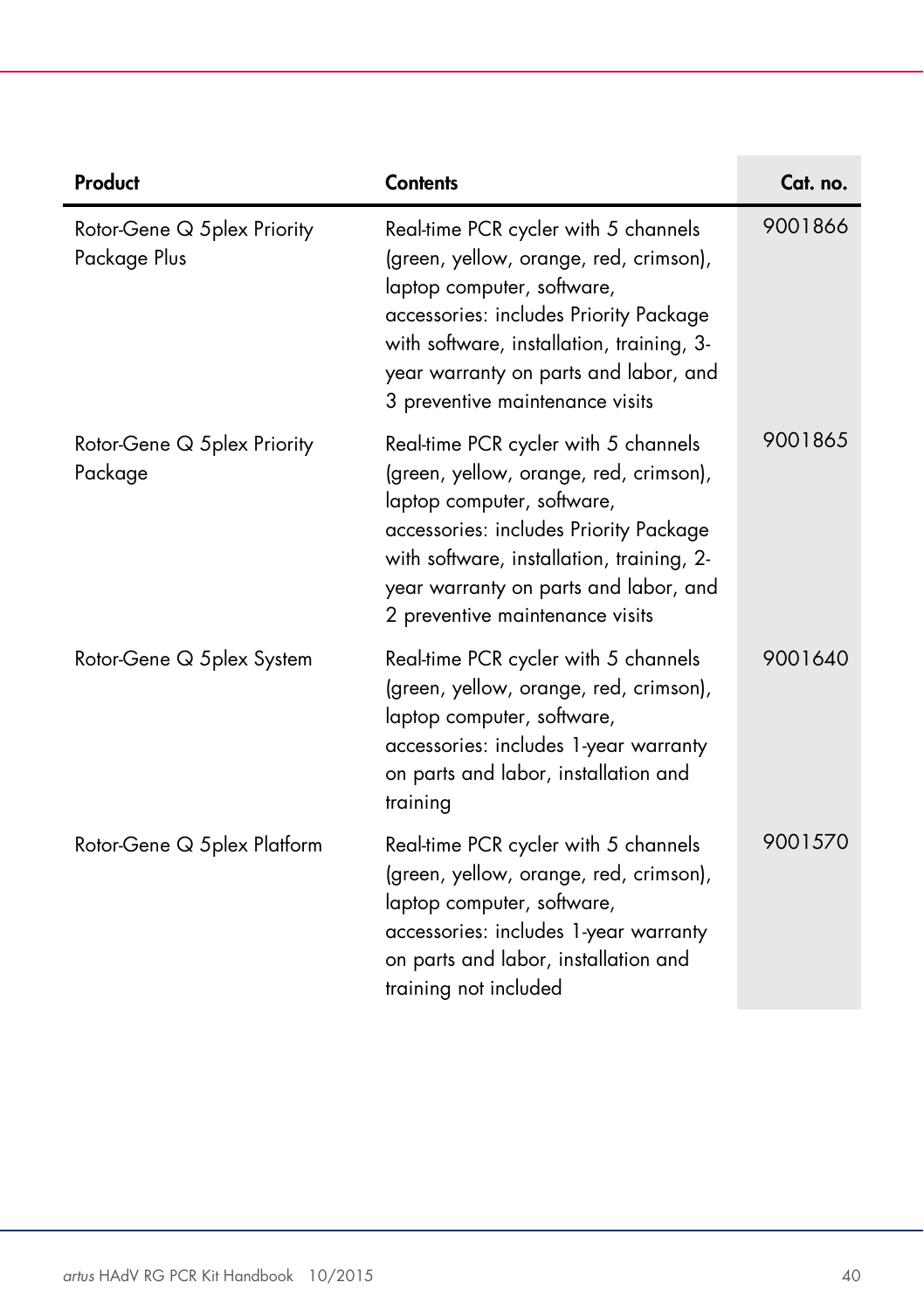| Product                                     | <b>Contents</b>                                                                                                                                                                                                                                                                                       | Cat. no. |
|---------------------------------------------|-------------------------------------------------------------------------------------------------------------------------------------------------------------------------------------------------------------------------------------------------------------------------------------------------------|----------|
| Rotor-Gene Q 6plex Priority<br>Package Plus | Real-time PCR instrument with 6<br>channels (blue, green, yellow, orange,<br>red, crimson), including laptop<br>computer, software, accessories:<br>includes Priority Package with<br>software, installation, training, 3-year<br>warranty on parts and labor, and 3<br>preventive maintenance visits | 9001870  |
| Rotor-Gene Q 6plex Priority<br>Package      | Real-time PCR instrument with 6<br>channels (blue, green, yellow, orange,<br>red, crimson), including laptop<br>computer, software, accessories:<br>includes Priority Package with<br>software, installation, training, 2-year<br>warranty on parts and labor, and 2<br>preventive maintenance visits | 9001869  |
| Rotor-Gene Q 6plex System                   | Real-time PCR instrument with 6<br>channels (blue, green, yellow, orange,<br>red, crimson), including laptop<br>computer, software, accessories:<br>includes 1-year warranty on parts and<br>labor, installation and training                                                                         | 9001660  |
| Rotor-Gene Q 6plex Platform                 | Real-time PCR instrument with 6<br>channels (blue, green, yellow, orange,<br>red, crimson), including laptop<br>computer, software, accessories:<br>includes 1-year warranty on parts and<br>labor, installation and training not<br>included                                                         | 9001590  |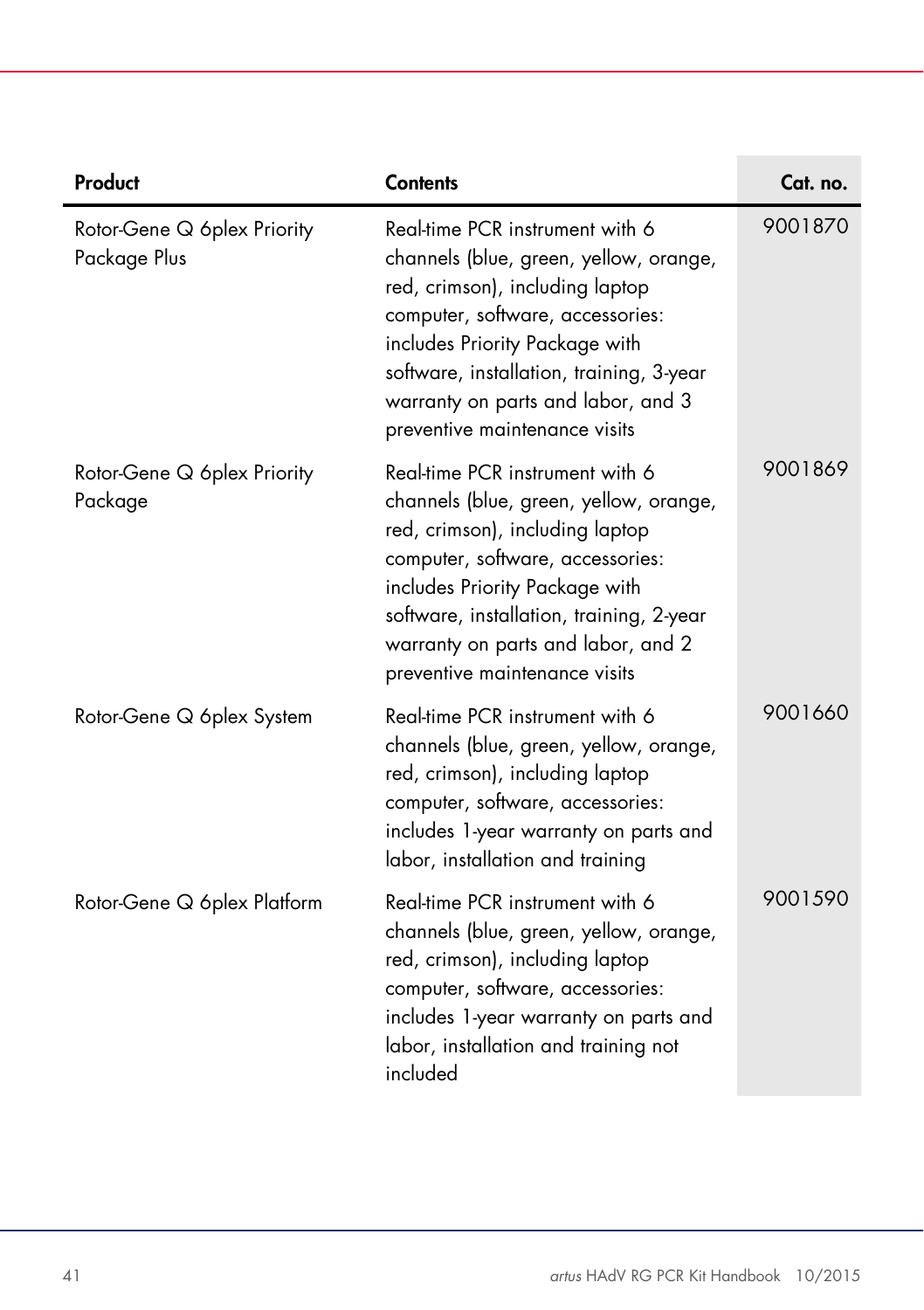| Product                                  | <b>Contents</b>                                                                                        | Cat. no. |
|------------------------------------------|--------------------------------------------------------------------------------------------------------|----------|
| Loading Block 72 x 0.1 ml Tubes          | Aluminum block for manual reaction<br>setup with a single-channel pipet in<br>$72 \times 0.1$ ml tubes | 9018901  |
| Strip Tubes and Caps,<br>$0.1$ ml (250)  | 250 strips of 4 tubes and caps for<br>1000 reactions                                                   | 981103   |
| Strip Tubes and Caps,<br>$0.1$ ml (2500) | 10 x 250 strips of 4 tubes and caps for<br>10,000 reactions                                            | 981106   |

 $\sim$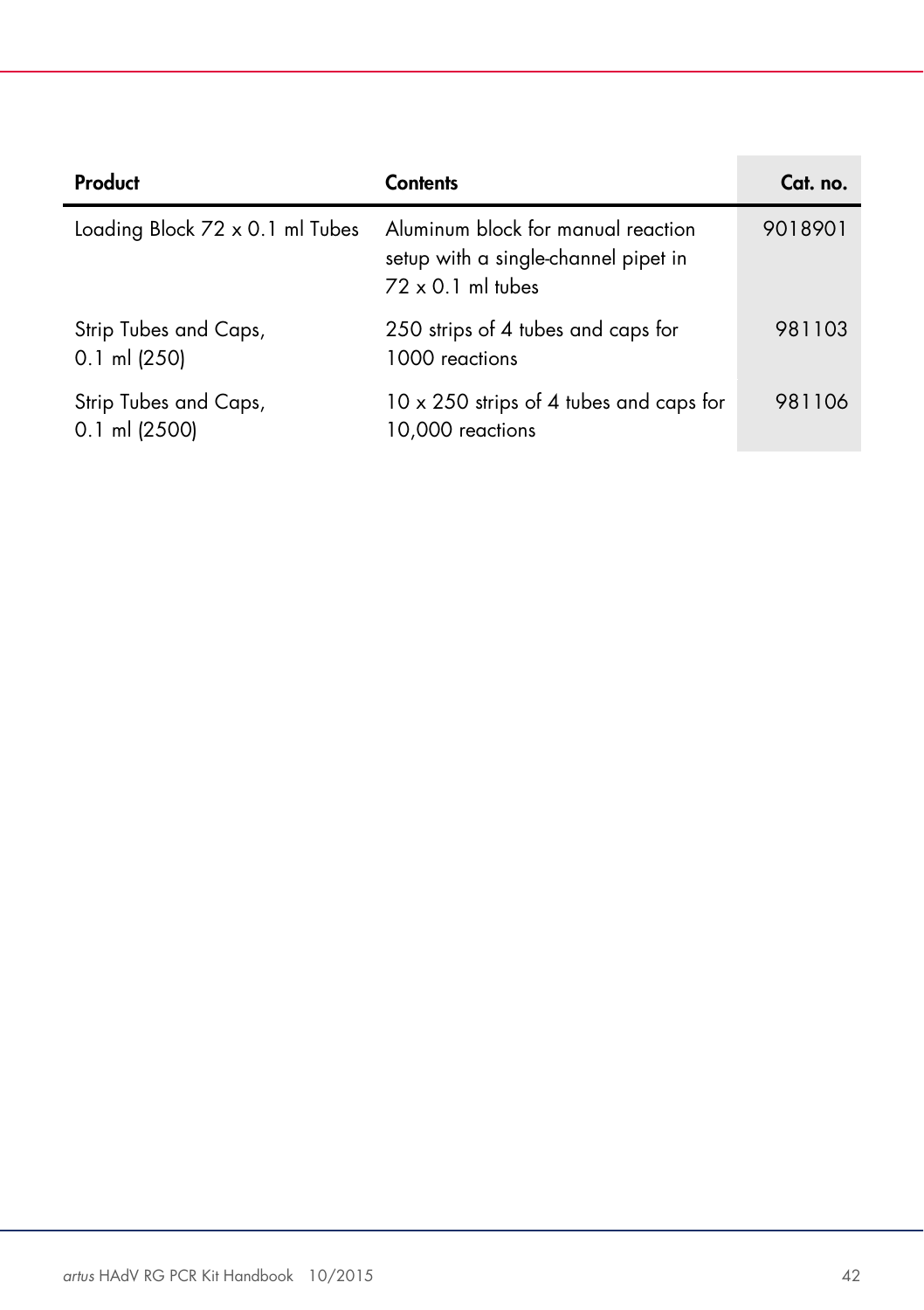#### Limited License Agreement for *artus* HAdV RG PCR Kit

Use of this product signifies the agreement of any purchaser or user of the product to the following terms:

- 1. The product may be used solely in accordance with the protocols provided with the product and this handbook and for use with components contained in the kit only. QIAGEN grants no license under any of its intellectual property to use or incorporate the enclosed components of this kit with any components not included<br>within this kit except as described in the protocols provided these additional protocols have been provided by QIAGEN users for QIAGEN users. These protocols have not been thoroughly tested or optimized by QIAGEN. QIAGEN neither guarantees them nor warrants that they do not infringe the rights of third-parties.
- 2. Other than expressly stated licenses, QIAGEN makes no warranty that this kit and/or its use(s) do not infringe the rights of third-parties.
- 3. This kit and its components are licensed for one-time use and may not be reused, refurbished, or resold.
- 4. QIAGEN specifically disclaims any other licenses, expressed or implied other than those expressly stated.
- 5. The purchaser and user of the kit agree not to take or permit anyone else to take any steps that could lead to or facilitate any acts prohibited above. QIAGEN may enforce the prohibitions of this Limited License Agreement in any Court, and shall recover all its investigative and Court costs, including attorney fees, in any action to enforce this Limited License Agreement or any of its intellectual property rights relating to the kit and/or its components.

#### For updated license terms, see www.qiagen.com.

The purchase of this product allows the purchaser to use it for the performance of diagnostic services for human in vitro diagnostics. No general patent or other license of any kind other than this specific right of use from purchase is granted hereby.

Trademarks: QIAGEN®, Sample to Insight®, QIAamp®, *artus*®, Rotor-Gene® (QIAGEN Group); ATCC® (American Type Culture Collection Corporation); FAM™, JOE™ (Life Technologies Corporation); Luminex® (Luminex Corporation).

HB-2010-001

© 2015 altona Diagnostics GmbH, all rights reserved.